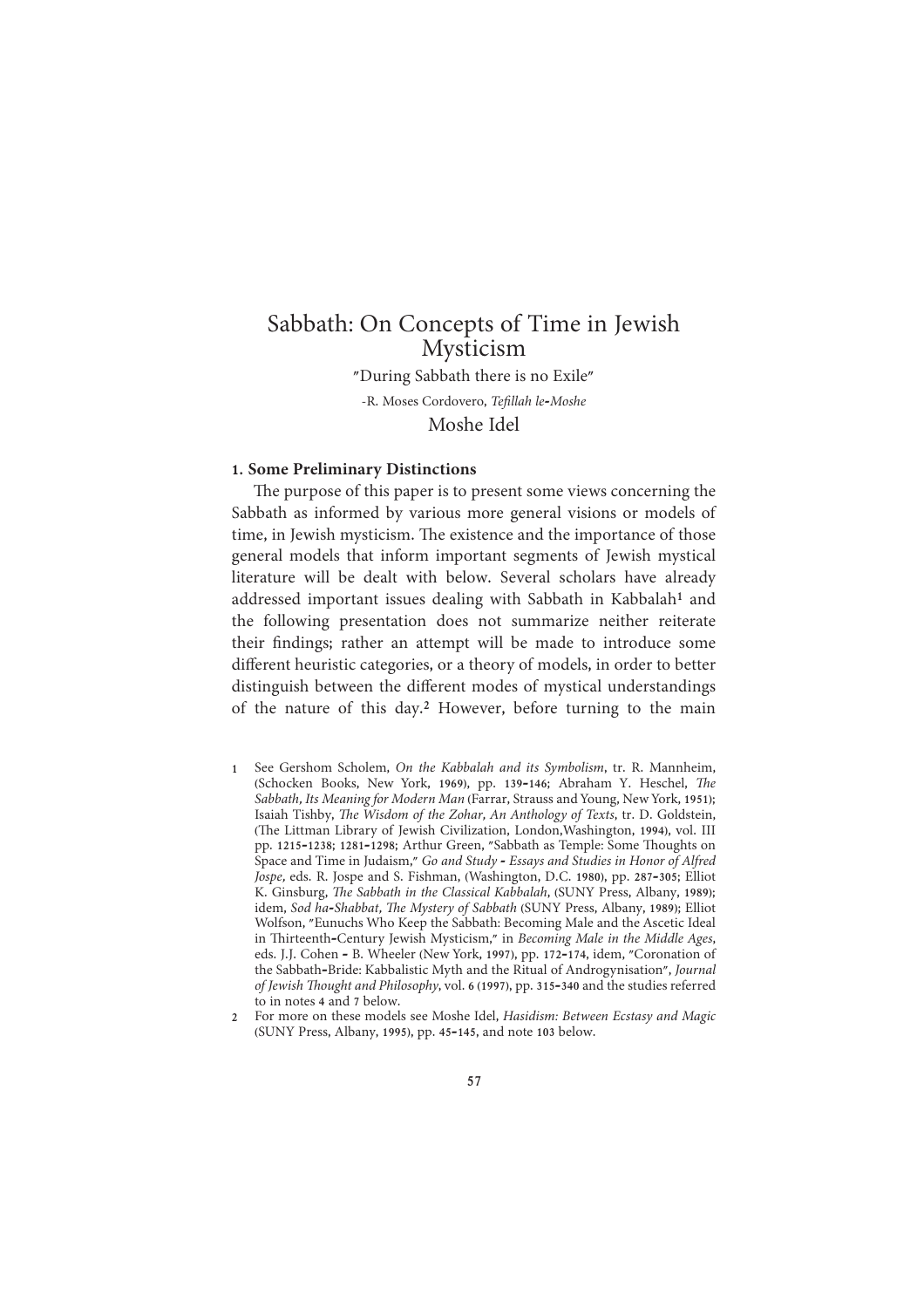topic of my discussion - views of Sabbath in the Jewish mystical literature - let me survey some attitudes to Sabbath in some earlier non-mystical types of literature. We may distinguish between three main approaches to time in Jewish literature since antiquity: one to be designated as cosmogonic, another cosmological, and the third ritualistic. I shall exemplify these types using the concepts of Sabbath as the main test-case.

According to what I propose to call cosmogonic time, the seven days of creation served as the archetypal time, the *illo tempore*, a vision of time so strongly related to the formative divine activities that they can hardly, if at all, be imitated by humans. Already Rabbinic thought knows about an order of days before Creation.<sup>3</sup> We may envision the primordial Sabbath as the completion of the primordial time, and the beginning of the heroic time, when the ancestors enter the scene. Sabbath separates between two orders of time: one dominated by the divine creation, the other starting with historia sacra. However, a part of that cosmogonic time is nevertheless paradigmatic for the later processes taking place in nature and for human behavior insofar as the cessation of activity during Sabbath is involved. However, the structure of time, maybe even the rhythm of six plus one, informed some other religious matters in the Bible, like the theory of the Shemittah, namely the cessation of work of earth after six years, and Jubilee, which consists of seven units of Shemittah. Imitatio dei is therefore quintessentially not an action but a break of the normal course of life. This cosmogonic approach envisions time, and I would say reality in general, in quite positive terms as they are presented as a direct creation of God.

Though each of the days of creation tells us a separate story, this cosmogonic time should be divided into two main categories: the active six and the passive seventh, the Sabbath. Cosmogonic time is totally dependent upon divine actions, and being different from each other, the basic units of time are heterogenous. Given the intentionality that is implied in the divine creative actions, we may speak of a 'warm' type of approach. In the case of Sabbath we find, already in late antiquity,

 $\overline{3}$ Genesis Rabba 3:5.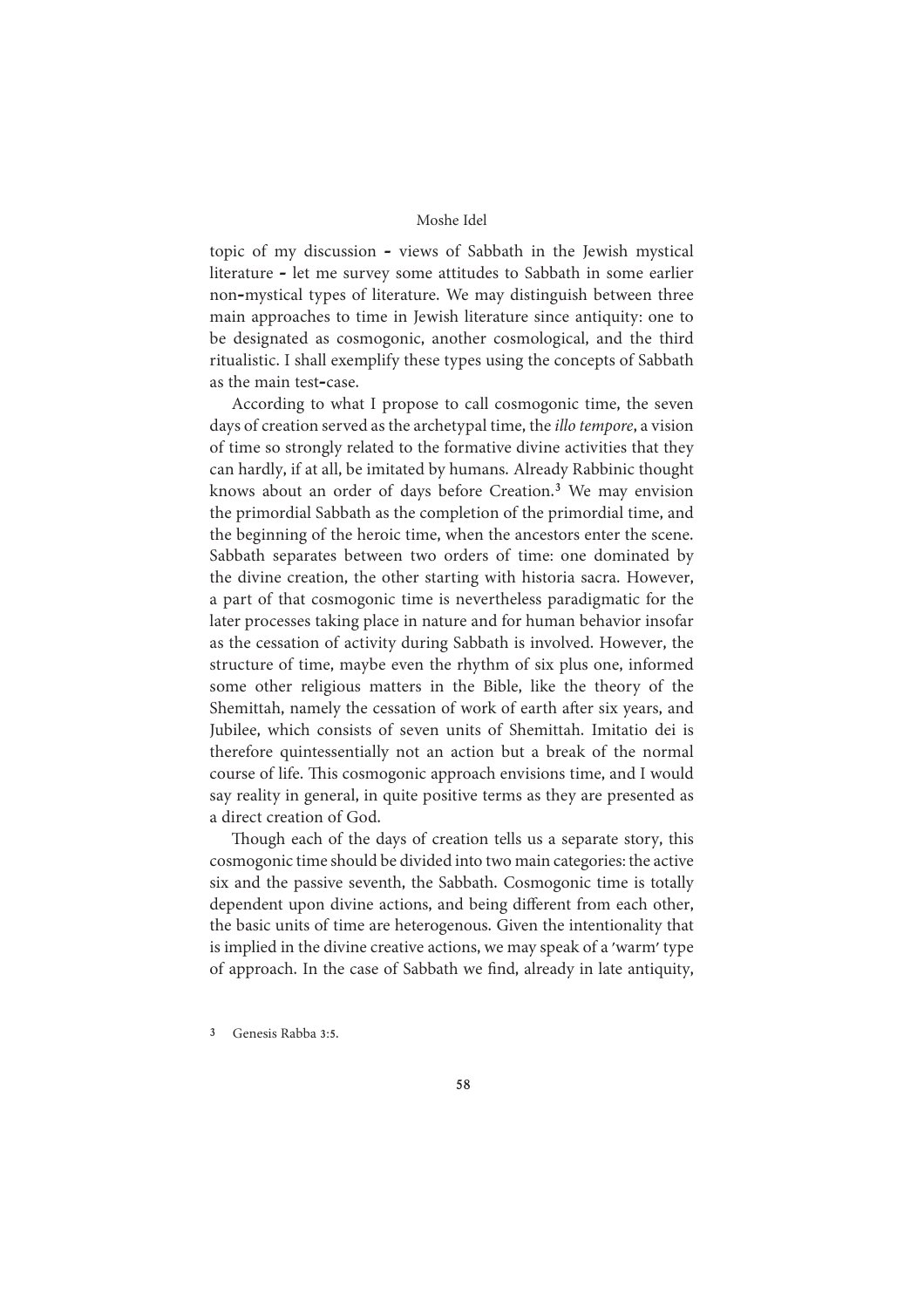some few instances of identification between God and Sabbath,<sup>4</sup> when God is described in the second century Pseudo-Clementine Homilies, XVII,6 as anapausis, the Repose, and as being the source of the six extensions, which are described as expanding to the infinite. God is likewise described as the mystery of Seven. I take this identification between Sabbath and God, which recurs also in medieval Kabbalah, as emblematic for the larger positive attitude to time.<sup>5</sup> On the other hand, cosmological time as it will be understood in the following, is much less concerned with the processes in the beginning, but with the nature of the celestial or divine powers which govern reality in the present. It is basically an astrological approach, which sees the celestial bodies as ruling over the processes taking place in the sublunar world. As such days and nights were understood as totally heterogenous, each of them reflecting the qualities characteristic of the astral bodies which correspond to them. According to this approach, time is heterogenous and it is hard to differentiate between the six days on the one hand, and the seventh on the other. Moreover in this pattern of describing the nature of each day as reflecting the qualities of the governing astral bodies the seventh day, Sabbath, is indeed the worst time in the week. From the point of view of the Sabbath, the cosmogonic time is positively heterogenous, while from the cosmological point of view it is negatively heterogeneous. Cosmogonic time, reflecting the pattern of the week moves in time according to an ascending vector, while the cosmological one represents a declining one. Sabbath, according to the astrological stand, and I shall describe in more details this issue below, is the time of negativity, because the pernicious planet of Saturn is appointed upon it.

See M. Idel, Golem: Jewish Magical and Mystical Traditions on the Artificial  $\overline{4}$ Anthropoid (SUNY Press, Albany, 1990); Shlomo Pines, "Points of Similarity between the Doctrine of the Sefirot in the Sefer Yetzirah and a text from the Pseudo-Clementine Homilies, The Implications of this Resemblance," The Israel Academy of Sciences and Humanities, vol. VII, no. 3 (1989), pp. 68, 79-80, 96-97. The Pseudo-Clementinian Homilies and Recognitions preserved important Jewish traditions, some of which have paralleles in medieval Jewish esotericism.

5 On the extreme devotion of the ancient Therapeutes to the sanctity of Sabbath, see Ginsburg, The Sabbath in the Classical Kabbalah, pp. 61-62, 139 note 8, 140 note 12. For Sabbath in the Zohar see Tishby. The Wisdom of the Zohar, III, pp.  $1223 - 1224$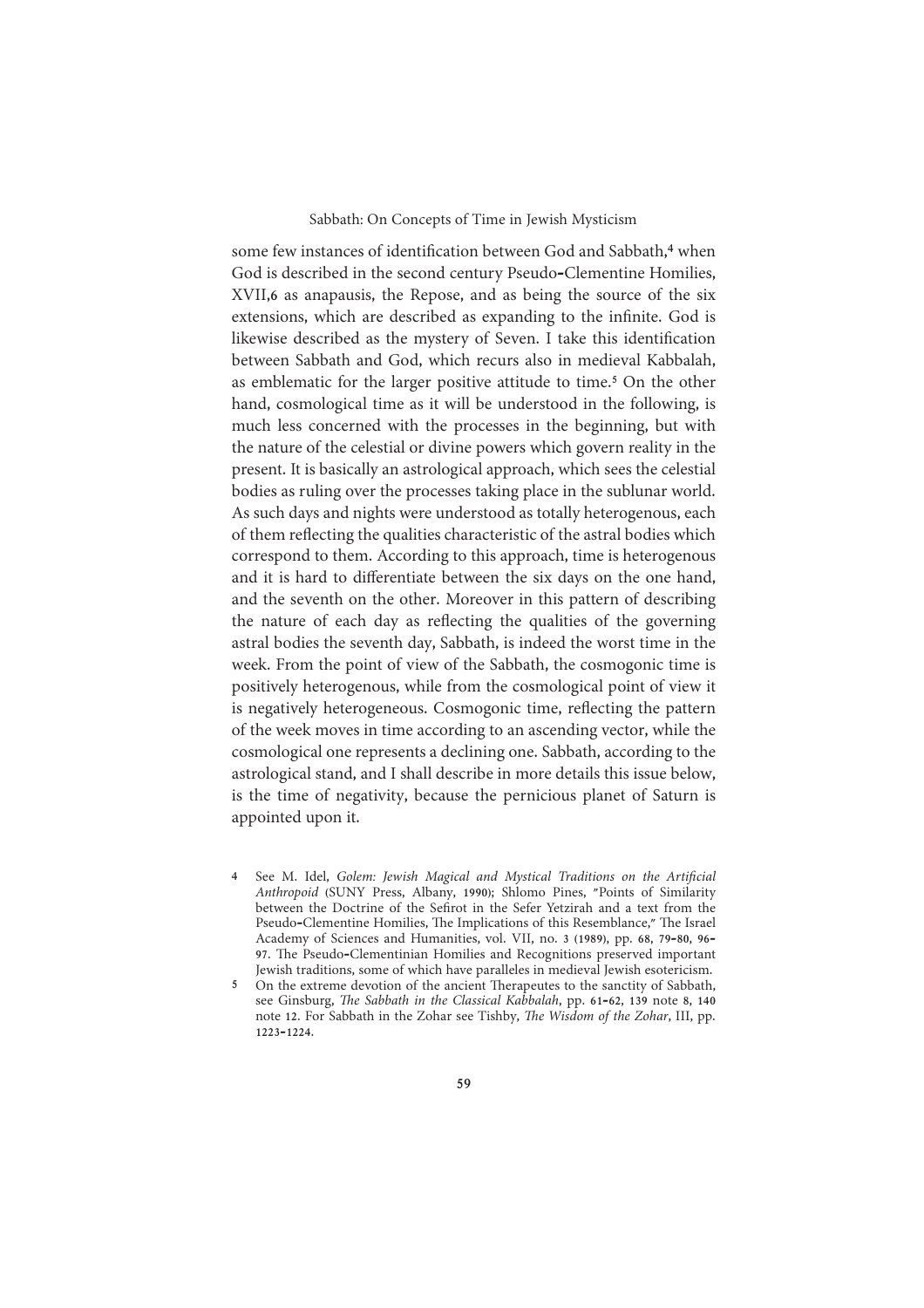A third kind of time is the ritualistic one. Many of the biblical commandments depend upon specific moments in time: some of the festivals follow the seasonal rhythm, others the day-and-night cycle.

Both types of affinities are based on solar rhythms, though also the lunar calendar was important in the Bible. In the Biblical and Rabbinic understandings of the ritual, rhythms of time pertinent to the performance of the ritual are not described as dependent upon articulated structures of higher orders. We may even say that in some rabbinic sources, the higher, divine power is, to a certain extent, dependent upon the lower one, a phenomenon to be described in the following as theurgy. Time is basically colored by the nature and sequel of ritual acts. This is the reason why if someone has lost the sense of time and is unable to know when the day of Sabbath falls he is supposed, in that state of emergency, to start counting seven days and celebrate Sabbath in the seventh of these days.<sup>6</sup> According to such a view, it is more the pattern based on the centrality of the figure 'seven' than the correspondence between a certain well defined moment in time, the day of Sabbath, and the rule of a certain heavenly body and its qualities, that counts from the religious point of view. Though we may assume a certain initial dependence of some commandments, Sabbath for example, upon astrological structures,<sup>7</sup> this dependence has been obliterated, or at least strongly mitigated, in the ancient Jewish classical sources, with some very few exceptions, one of which will be dealt with immediately below. In other words, an astrological superstructure of the ritual has been substituted for by a direct relationship between the divine life and the human performance that imitates the divine one. However this biblical substitution has been mitigated already in a Rabbinic source. The ritualistic time, which I propose to designate as microchronos, is quintessentially a circular mode of time, reminiscent, from some respects, of the cosmological time, but its cycle is more dependent upon the specific regulations concerning human acts rather than

BT, Sabbath 69b.  $\epsilon$ 

See Havivah Pedayah, "Sabbath, Sabbatai, and the Diminution of the Moon - The Holy Conjunction, Sign and Image", in Myths in Judaism ed. H. Pedayah = Eshel Beer-Sheva, Vol. 4 (1996), pp. 150-153 (Hebrew).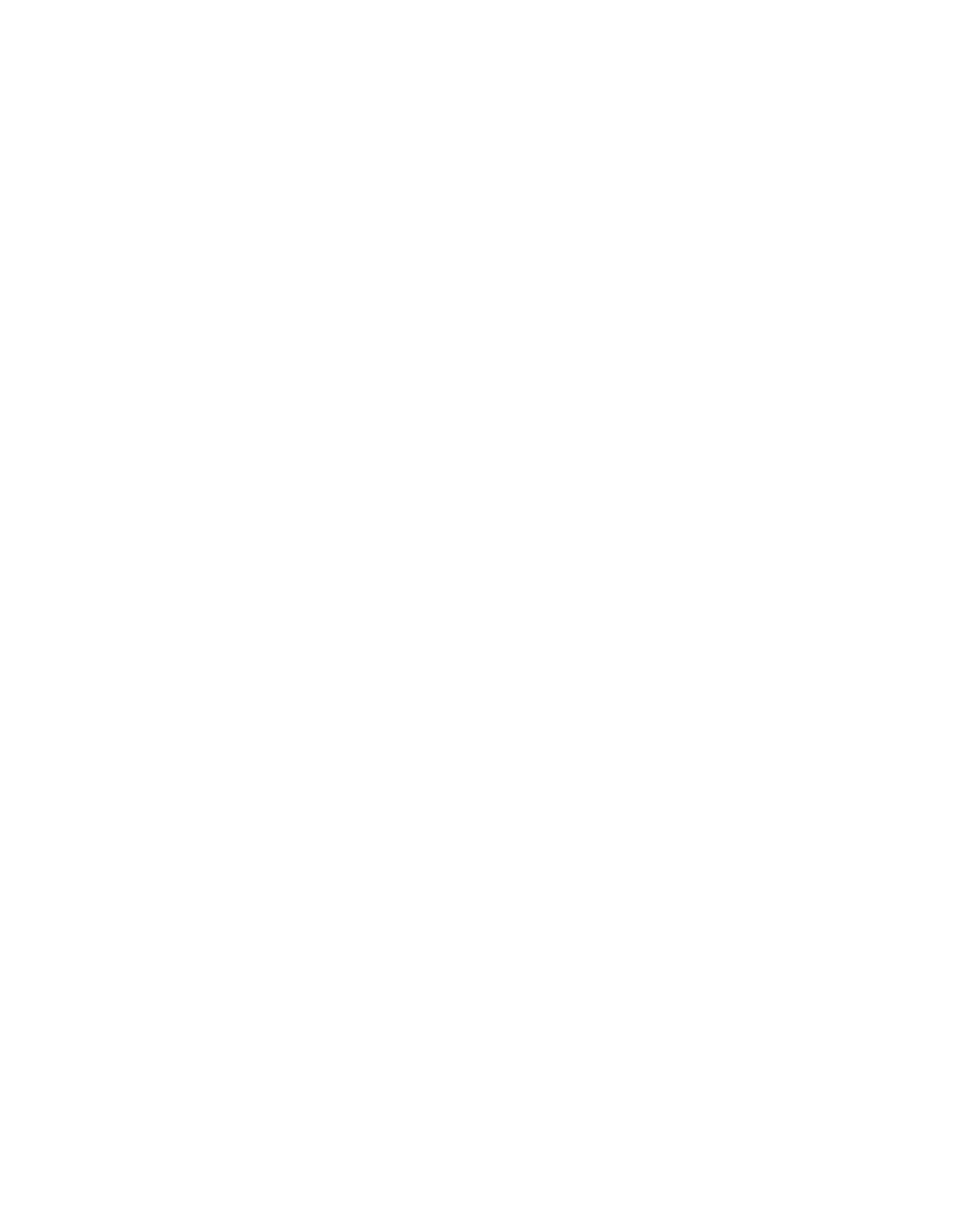A constellated universe, which is ordered by the planetarian bodies and the rhythm of their motion and cosmic sympathetic interaction, offers a new task to these celestial bodies; their rule colors the various segments of time in accordance to rather stable, sometimes even immutable sequences of events. This seminal passage should be understood as part of a more general process of finding relations between ritual and what was conceived of as scientific schemes, in whose framework Sabbath is no more dependent exclusively on the divine works, Creation or redemption from Egypt, but on natural order. In the same time, order in nature and society depends less on what someone is doing here below, even if it is ritualistically important, but more on the movements of natural, but celestial bodies. It is not only a matter of the ordinary sequence of day and night, or of seasons, which was perceived all the time by any human being; time is defined in the new universe by astrological qualities and they inform now the aim of the rituals performed in a certain moment. The warm world of the ritual had to adjust itself to the cold order of the universe, and to order that is basically indifferent to human needs. It means that a consonance between the rule of a certain celestial power and a certain ritual may ensure its maximum efficacy, or their dissonance may render the ritual void of an external influence. The astrally colored time is to be met by human deeds that are sympathetically related to the specific nature of time.

Such a nexus between celestial structures and the performance of the Hebrew rituals here below has penetrated Kabbalah already in the 13th century as we learn from a short passage from an anonymous Kabbalistic book, where the anonymous author enumerates the following topics in the context of Sabbath: "Qaftziel, right ear, and the day of Sabbath, and its angel is Sabbatai".<sup>16</sup>

In an anonymous middle 15th century philosophico-kabbalistic treatise composed in Italy we find the following statement: "On Jericho the influx of Saturn is found, which is the seventh of the planets and this is the reason they circumambulated around it seven times and the wall fell on the day of Sabbath, which is Saturn's

<sup>16</sup> Commentary on Prayers, Ms. Paris BN 848, fol. 15a.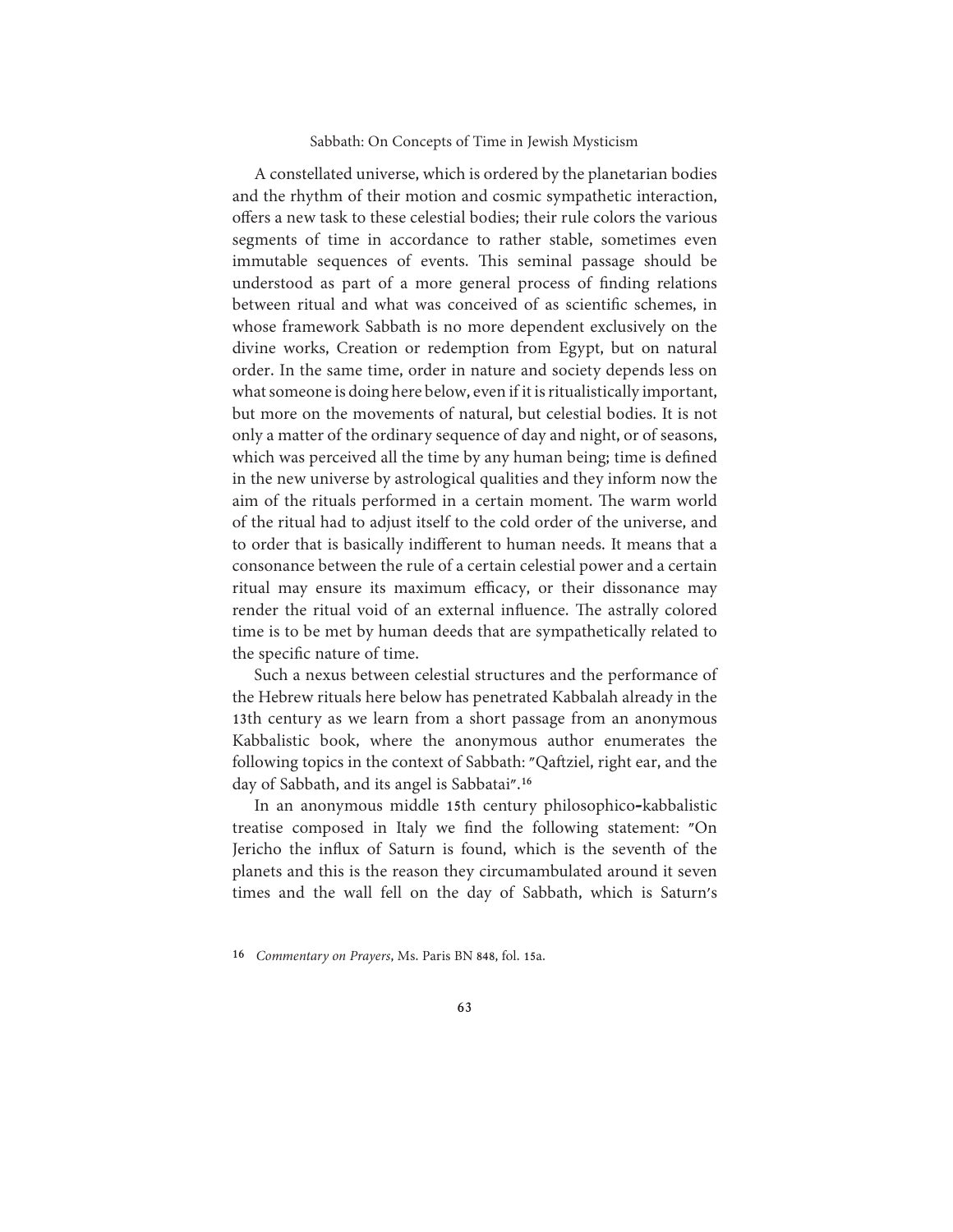day and there was a destruction, because the nature of Saturn is to emanate destruction".<sup>17</sup>

The blatant description of the seventh day as the time of destruction is rather rare though it includes a whole trend of authors, mostly followers of Abraham ibn Ezra, pointing to the negative aspects of Sabbath within astrologically oriented ways of thought. Even when allowing more positive qualities to Saturn, some negativity is still conspicuous.

In a fascinating passage, found in an untitled treatise of Alemanno, the astro-magical conceptualization of the Torah is even more evident. When dealing with the third sefirah, Binah, which is appointed upon the third celestial sphere, that is dominated by Saturn, he described it as "supreme and noble, higher than all the other planets which is the reason why the ancient sages said about it that it generated all the other planets...And they say that Saturn is the true judge and the planet of Moses, peace be with him.<sup>18</sup> The angel of Saturn is Michael,<sup>19</sup> the great minister, so called because of his great power in divine matters and He is the ministering angel of Israel.

And the astrologers who described Saturn say that it endows man with profound thought, law and the spiritual sciences, prophecy, sorcery (kishshuf.) and prognostication and the Shemittot - the Sabbath Year cycle - and Yovelot. The Jewish people and the Hebrew language and the Temple are under its jurisdiction.<sup>20</sup> Saturn's major conjunction with Jupiter in the dominion of Pisces occurred to assist

- 17 Sefer Toledot 'Adam, Ms. Oxford Bodleiana 836, fol. 180b.
- 18 The view that the Jews worshipped Saturn is already found in ancient texts. Cf. A. Bouche-Leclercq, L'Astologie Greque (Paris, 1899), pp. 318, 371, 478; Yohanan H. Levi, Studies in Jewish Hellenism (Mossad Bialik, Jerusalem, 1969), pp. 122, 143 (Hebrew); Martin Hengel, Judaism and Hellenism, tr. John Bowden (Fortress Press, Philadelphia, 1974) vol., II p. 176 note 47; Eric Zafran, "Saturn and the Jews," Journal of the Warburg and Courtauld Institutes, vol. 42 (1979), pp. 16-27 and the commentaries of the Ibn Ezra and R. David Qimhi on Amos 5:26 as well as the material collected by Ginzberg, Legends of the Jews, see above, note 10, vol. V p. 135 note 6.

19 This angel was conceived of as presiding over the people of Israel. On the nexus between this angel and Saturn see Joshua Tractenberg, Jewish Magic and Superstition (Atheneum, New York, 1970), p. 251.

20 On Saturn ruling over Jerusalem see Abraham Abulafia, 'Otzar' Eden Ganuz, Ms. Oxford Bodleiana 1580, fol. 95b.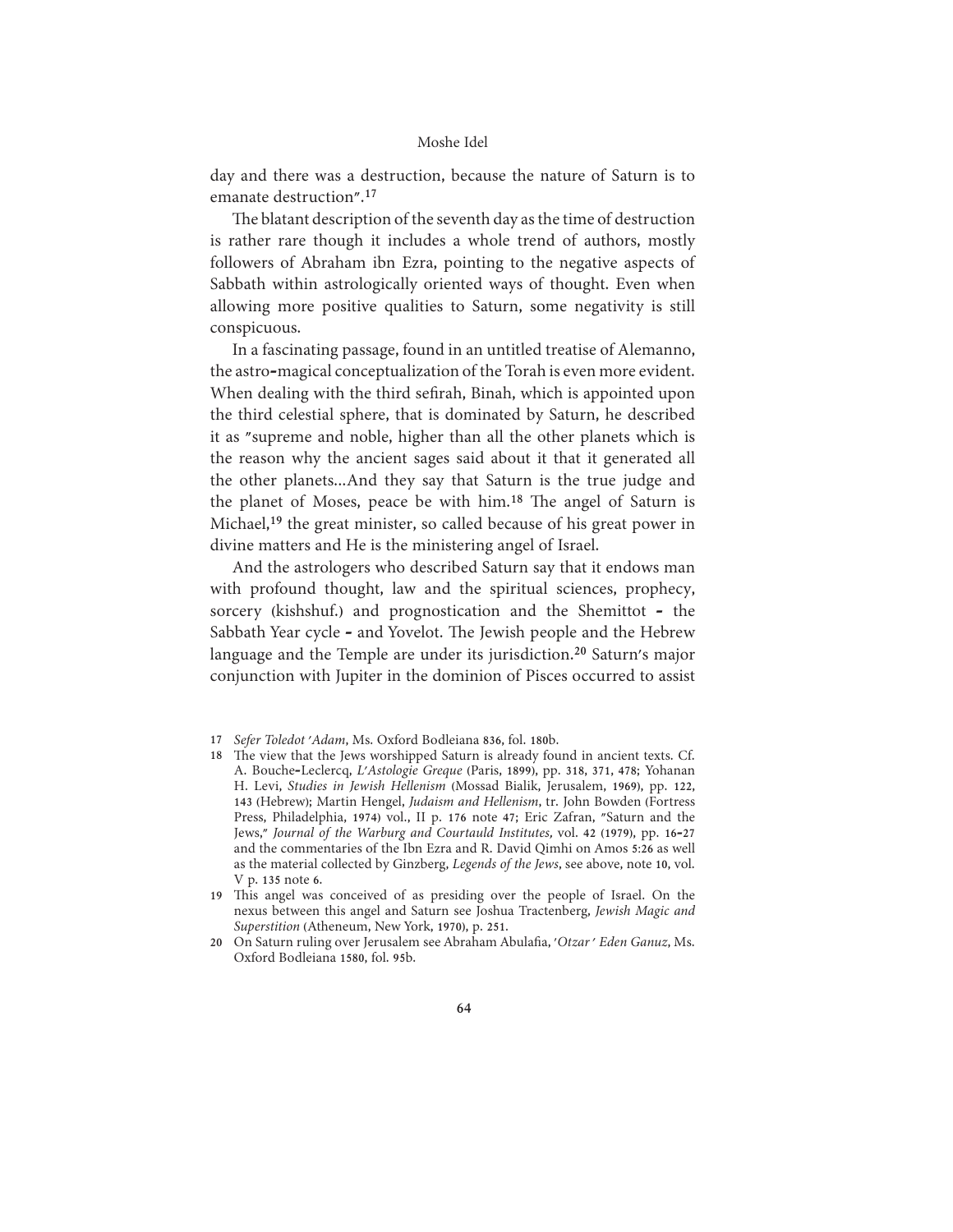the nation and the Torah and its prophets. This planet endows the people with perfection in sciences and divine matters such as Torah and its commandments, out of its sublimity, because it is spiritual...It is concerned only with thought, understanding and design, esoteric knowledge and divine worship and His Torah, and the Sabbath day is in its sway....and if they will keep its spiritual rules and laws it will impart a spiritual influx abundantly. But if they will not keep the way of God, it will spit everything which is bad: prophecy will occur to the fools and to babies in an insufficient manner, and to women and to melancholiacs and those possessed by an evil spirit, and maleficent demons that obliterate the limbs and bad counsels and sorceries (Kishufim) and anxieties and erroneous beliefs".<sup>21</sup>

The Torah is therefore the ideal form of behavior which ensures the attraction of the spiritual forces upon the lower world. Though in the last occurrence of the term sorcery it has a conspicuously negative connotation, in its first occurrence the context seems to point in a different direction, a more positive one. In any case, the Torah which points to a certain regimen vitae is categorized in the same category as the astro-magic which is hinted at by the spiritual sciences, designated in Hebrew by the phrase Hokhemot Ruhaniyyot.<sup>22</sup> In this passage Alemanno brings together a plethora of motifs, which amount to a saturnization of sabbath and of Judaism in general, a phenomenon which still waits for a more detailed analysis.<sup>23</sup>

- 21 Ms. Paris BN 849, fols. 94b-95a; on this treatise in general see Gershom Scholem, "An Unknown Treatise of R. Yohanan Alemanno, "Qiriat Sefer, vol. 5 (1927/1928), pp.273-277 (Hebrew), and on this passage see also Moshe Idel, "The Magical and Neoplatonic Interpretations of Kabbalah in the Renaissance," Jewish Thought in the Sixteenth Century, ed. Bernard D. Cooperman (Harvard University Press, Cambridge, Mass. 1983), p. 209.
- 22 On this phrase as pointing to astral magic see Shlomo Pines, "On the Term Ruhaniyyut and its Sources and On Judah Halevi's Doctrine," Tarbiz vol. 57 (1988), pp. 511-540 (Hebrew); idem, "Shi'ite Terms and Conceptions in Judah Halevi's Kuzari, " Jerusalem Studies in Arabic and Islam, vol. II (1980), pp.165-251, especially pp. 243-247; idem, "Le Sefer ha-Tamar et les Maggadim des Kabbalists," Homage a Georges Vaida, eds. G. Nahon et Ch. Touati (Peeters, Louvain, 1980), pp. 333-363.
- 23 See, for the time being, M. Idel, "Saturn, Schabbat, Zauberei und die Juden," Der Magus eds. A. Grafton and M. Idel, (Akademie Verlag, Berlin, 2001), pp.  $209 - 249.$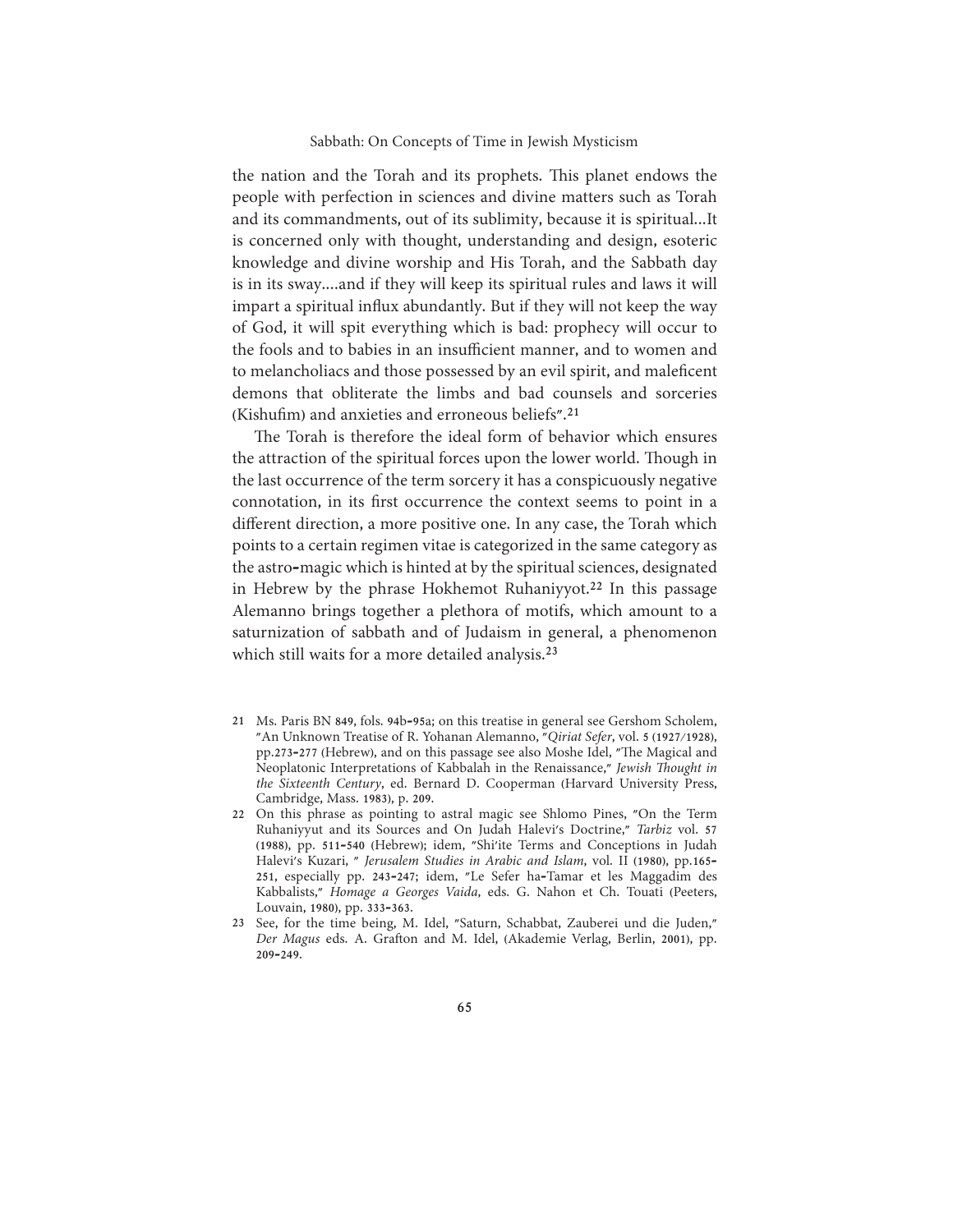Let me adduce a text that exemplifies the integration of the astrological repeatable pattern with the theosophical structure, and the change introduced by such an adoption. In a late 13<sup>th</sup> century Kabbalist R. David ben Yehudah he-Hasid, there are several discussions of the cosmic cycle of seven thousand years. According to one of his discussions of the Jubilee "When six thousand years pass, which is (the cycle of) the world, twilight will immediately set in. Then 'the righteous will sit with their crowns on their heads, basking in the splendor of Shekhinah; <sup>24</sup> they will adorn themselves to enter the Great Sabbath, Mother of the Children. When the Sabbath begins, all the worlds, levels, and chariots will be drawn up to Binah, as it is written:<sup>25</sup> 'For dust you are, and to dust you shall return'".<sup>26</sup>

I would like to point out the resort to the verse from Genesis: the dust is a symbol for the third sefirah. Why 'dust' point does to this divine attribute and to the source from which everything stems and returns? I would like to suggest the possible contribution of the nexus between Sabbatai on the one hand, and Yovel-Binah on the other, to this conception of the dust. According to several astrological and at least one Kabbalistic source, Saturn is appointed on dust, and it may be that the occurrence of this term does point to a certain affinity between the above passage and astrological thought.<sup>27</sup> However, while the astrological interpretation of dust is related to vanity and ephemerity, according to the theosophical Kabbalah, dust is often times a symbol for Binah, the third sefirah, and the Great Mother.<sup>28</sup>

The Grand Sabbath is, according to the above text, also the Great Mother, which gave birth to everything and everything will return

<sup>24</sup> CF. BT, Berakhot, fol. 17a.

<sup>25</sup> Genesis 3:19. This verse recurs several times in the same context. See The Book of Mirrors, Sefer Mar'ot ha-Tzove'ot, ed. Daniel Matt (Brown Judaic Studies, Scholars Press, 1982) pp. 104, 224.

<sup>26</sup> Ibid. p. 102; Matt, preface, p. 32.

<sup>27</sup> See Abulafia's Commentary on Sefer Yetzirah ed. Israel Weinstock (Mossad ha-Rav Kook, Jerusalem, 1984), p. 34 (Hebrew). See also the quote from Abulafia's Sefer ha-'Ot in the next paragraph.

<sup>28</sup> See e.g., R. Joseph be Shalom Ashkenazi (Kabbalistic Commentary on Genesis Rabbah, ed. M. Hallamish, (The Magnes Press, The Hebrew University, Jerusalem, 1984), p. 196), who belongs to the same kabbalistic school as R. David, and perhaps even influenced him.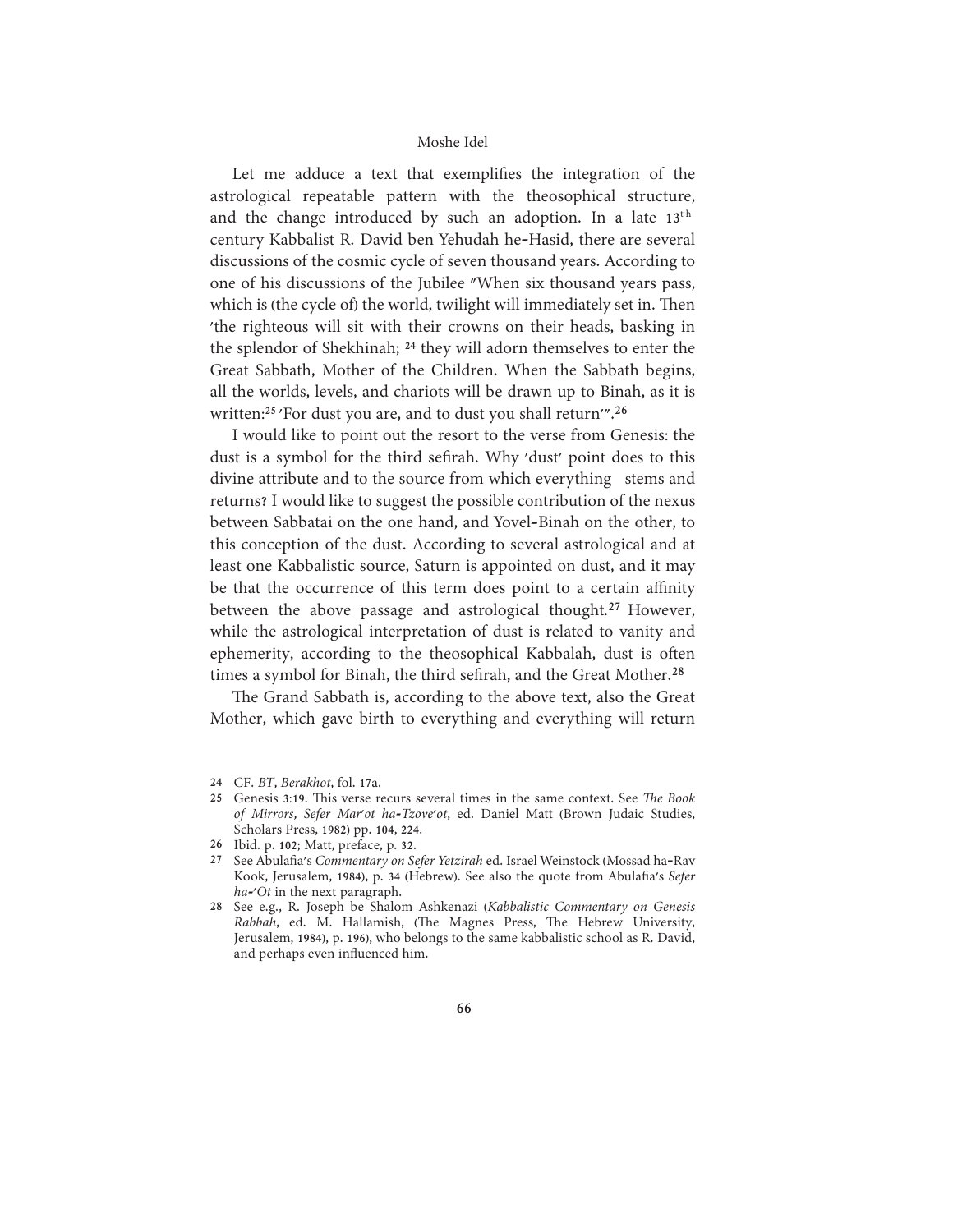to it. However, unlike the cosmic conflagration that will consume everything, according to astrological speculations, R. David allows the continuation of the mystical enjoyment of the righteous. Thus the positive ascending vector of cosmogony, as understood in the first paragraph above, was projected within a description impacted by the descending negative vector of cosmology. Like the figure of the Great Mother, also Binah is giving birth and destroying, and the time of twilight is the best representation of the liminality of this power. Let us return one more time to the astrological context. Binah as the third sefirah has been connected in this Kabbalistic school to Saturn-Sabbatai, a nexus we already discussed above. As such the negativepositive nature of the mother is paralleled by the dual nature of Saturn in the Middle Ages.<sup>29</sup>

# 3. Sabbath, Divine Names and Ecstasy

Unlike the negativity connected to the Sabbath in astrological sources, the vast Kabbalistic literature evinces a prominently positive attitude toward this day. Despite the variety of approaches that will be described below, the Kabbalistic discussion of Sabbath refrained from attributing to this day a negative quality and even criticized the astrological perceptions.<sup>30</sup> Let me start with the concept of Sabbath in the ecstatic Kabbalah.

One of the first, perhaps the first most important treatise belonging to ecstatic Kabbalah, is R. Barukh Togarmi's Commentary on Sefer Yetzirah where he writes, in a rather enigmatic passage: "The incantation of the language is the secret of the Garden of Eden, known from the three meals, 26, 65, and 86, incumbent upon the individual to eat on Sabbath, (during) day and night".<sup>31</sup>

The passage is based upon a gematria, namely on the affinities between the numerical values of the different phrases constituting this quote. The basic figure is 177, which is the gematria of Gan `Eden on

<sup>29</sup> See Klibansky, Panovsky, Saxl, Saturne et Melancholie, index. p. 716 sub voce, "nature duelle".

<sup>30</sup> See Idel, "Saturn, Sachabbat, Zauberei und die Juden," note 23 above.

<sup>31</sup> Printed by Gershom Scholem as an appendix to his The Qabbalah of Sefer ha-Temunah and of R. Abraham Abulafia. ed. Y. ben Shlomo (Akademon, Jerusalem, 1969), p. 235 (Hebrew).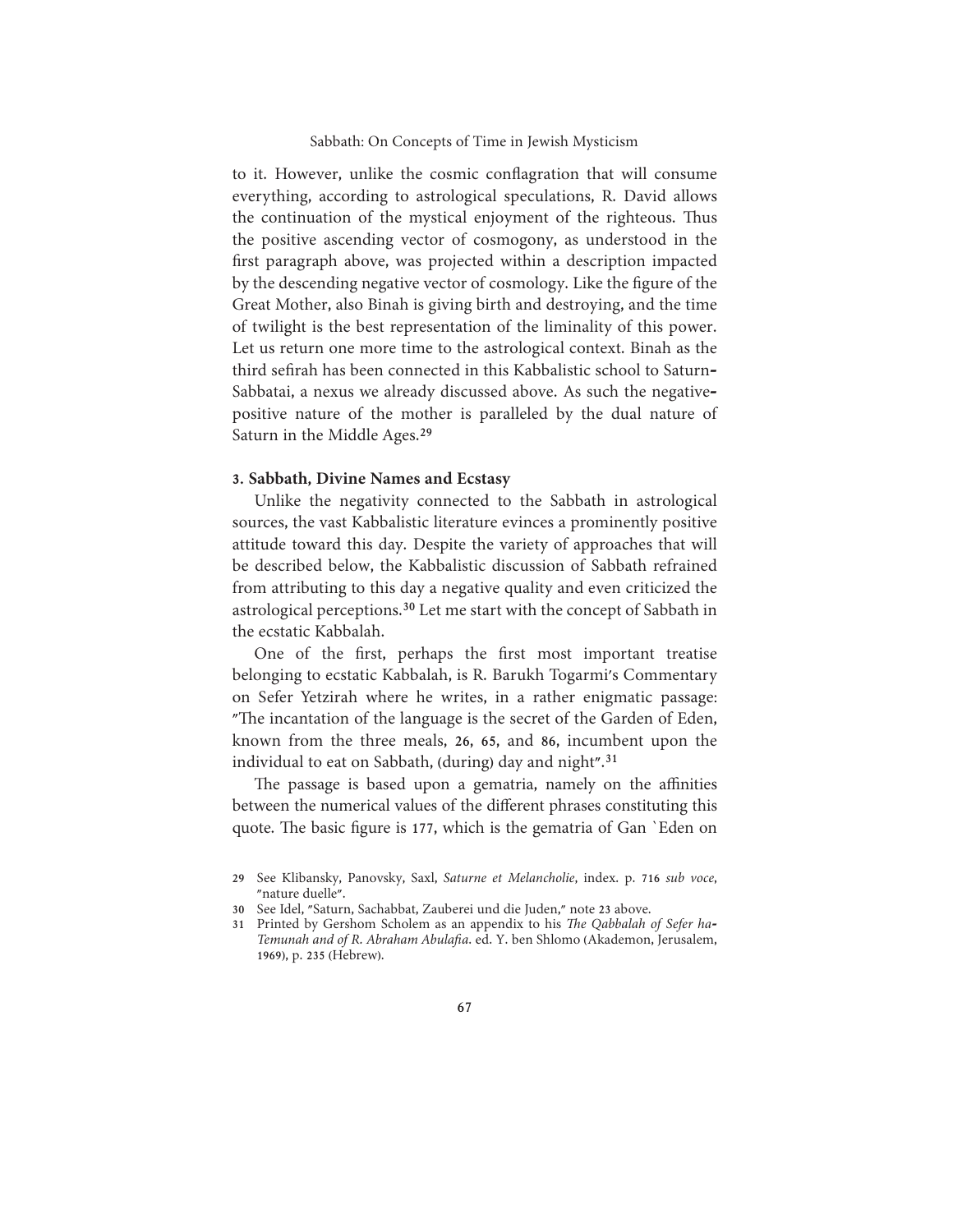one hand, and the three divine names, the Tetragrammaton, Adonai and Elohim, on the other; This is also the case of the phrase 'day and night' - yomam va-laylah. Moreover, according to a certain way of calculation the phrase 'three meals' - shalosh se udot - amounts to 1176, which was understood as  $176+1=177$ , while the phrase hashba' at ha-lashon is 1178, when understood as follows: 1178=178-1=117. What are the conceptual relations between the different elements which are connected with each other by the numerical calculations? The incantation of language is related to the three divine names, this figure pointing to the three meals the Rabbis claimed that should be ritualistically eaten during the day of Sabbath.<sup>32</sup> These three names are available, just as is the possibility to eat the three meals. Thus, the mentioning the Garden of Eden has to do with an experience which is on the one hand magical, on the other ritualistic. In other words, the term Paradise is connected to linguistic activities, the incantation and the three divine names, and to the performative ritual of keeping the Sabbath. The fact that Togarmi adduces the Talmudic view implies, as I indicated, a ritualistic consummation of the three meals during that day. However, the question is whether those meals are necessary to induce the Paradisical experience, or is their mentioning interpreted allegorically, by resorting to the above numerical techniques, in order to shift the centre of gravitation from a corporeal meal to a spiritual one, all this based upon linguistic units, the divine names. In my opinion, the answer is quite evident: in the school that emerged out of views formulated by Togarmi the divine names can be used any time, and the day of Sabbath does not constitute an especially preferred moment.

Therefore Sabbath becomes an allegory for the apex of a mystical experience which can be attained not in this day.

Another version of the first passage is found in Rabbi Joseph Gikatilla's classic Ginnat 'Egoz where he argues that "the three names, whose secrets are 26, 86 and 65, are the secret of the stages of the intellectual degrees, and are called by the general name of Garden of Eden, for by means of their grasp one enters the Garden of Eden while alive".<sup>33</sup>

<sup>32</sup> BT Sabbath, fol. 117b.

<sup>33</sup> Ginnat 'Egoz', fol. 15c.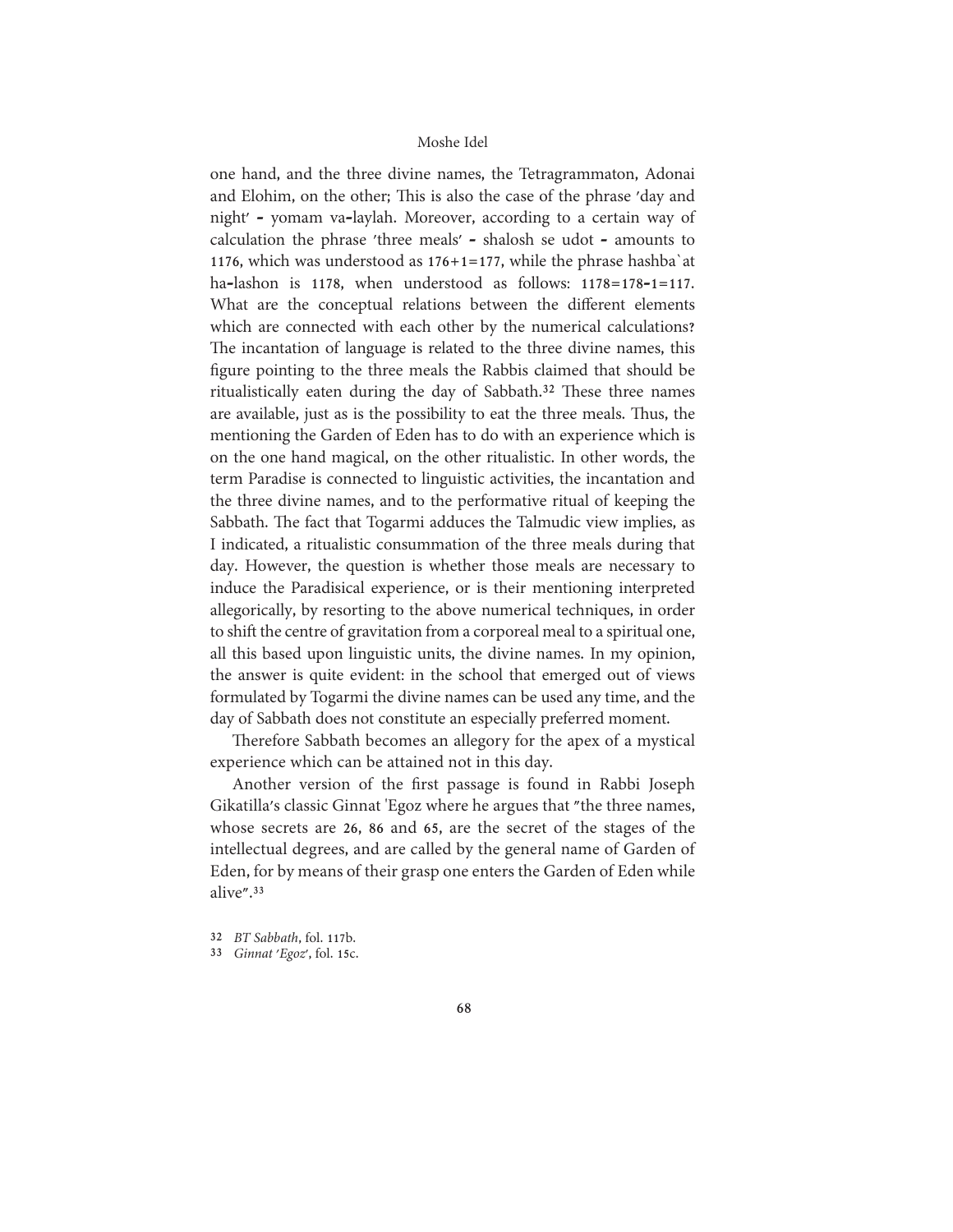It is hard to know whether the additional elements of this passage are Gikatilla's invention or whther he explicated Togarmi's dense passage, by resorting to Abraham Abulafia's views to be adduced below. In any case, here it is an intellectual experience that is meant, one which allows someone to enter Paradise alive.

This is an intellectual Paradise, obtained while alive by means of a linguistic activity  $\text{-}$  the three divine names<sup>34</sup>. The three divine names stand here, implicitly, for the three Sabbath meals, which constitute the intellectual ladder, which is tantamount to Paradise. Thus, Paradise does not necessarily mean a place, neither an experience which comes after the three names or meals, but is a concept, or an experience, that is tantamount to using them as a mystical technique. In fact, the title of this book means "The Garden of the Walnut" a phrase that is interpreted in the opening poem as standing for a garden where there is a tree of life and one of knowledge, thus a Paradise. Therefore, in addition to the magical and ritualistic, there is also an intellectual activity, that is tantamount to Paradise. Nothing in this book hints that this intellectual experience is utopian, difficult, or is merely a matter of nostalgia. Therefore, in ecstatic Kabbalah there are three ways of attaining Paradise while alive: the ritualistic one, as result of the resort to classical Rabbinic sources, the magical-linguistic and the intellectual, the latter two reflecting the innovation of this school.

In a series of Kabbalistic writings composed by Abraham Abulafia, the founder of ecstatic Kabbalah, many of the elements found in the two texts mentioned above recur, in a much more elaborated version. Again, it is difficult to assess what is new in these elaborations, and what is a latter explication. Abulafia was quite an original thinker, capable to inventing the most bizarre ideas in the garb of numerical calculations. He repeated most of the themes already hinted at earlier by Togarmi: language, meals, names, degrees, day and night. However, what seems to be crucial in Abulafia's system is not only an exhibition of mathematical agility or interpretive ingenuity; interested as he was in interpretation, he was much more concerned with forms of ecstatic experiences which may be achieved in the present. Indeed,

<sup>34</sup> These three names recur several times in this book as a very important issue. See e.g., *ibid*, fol. 16ab.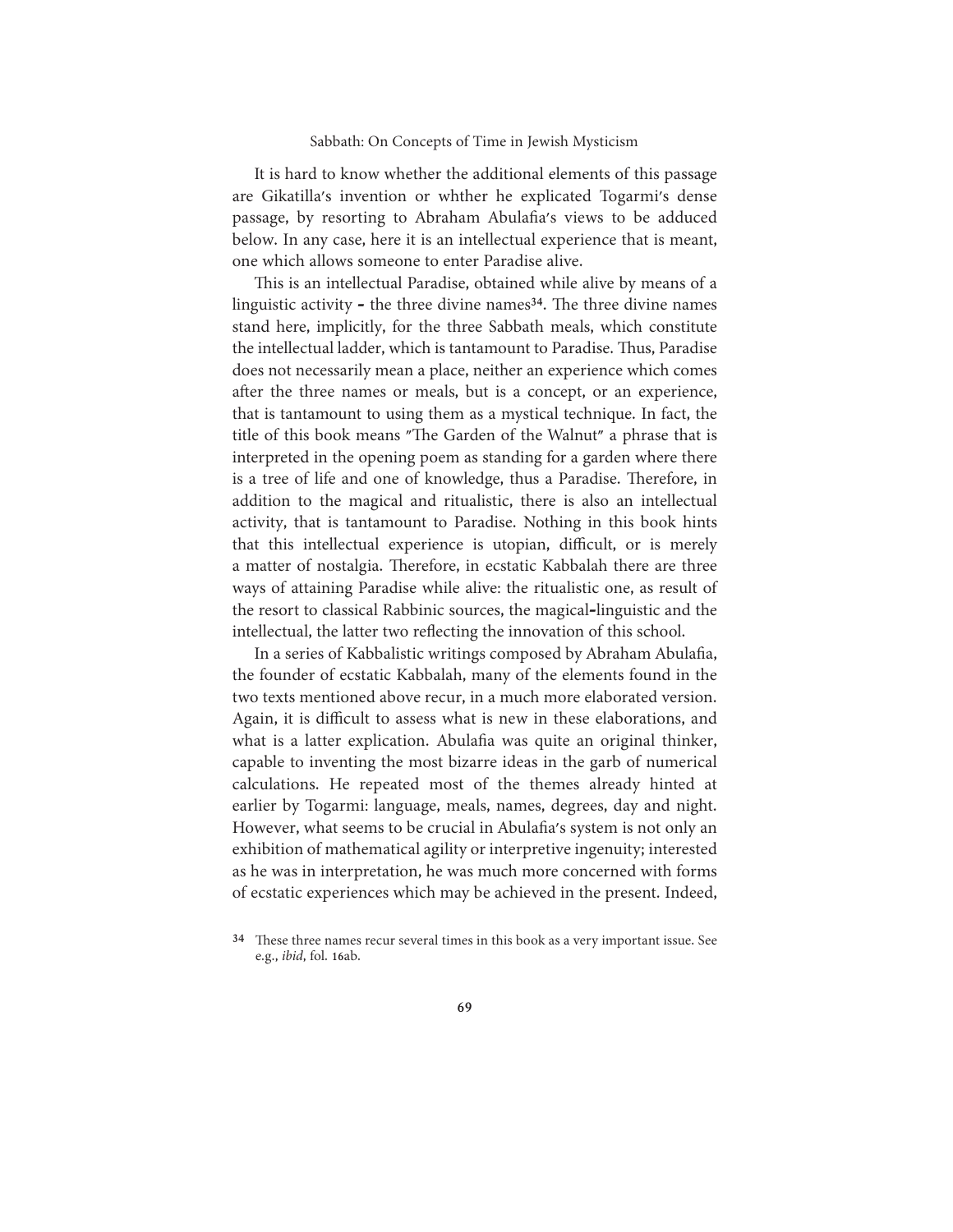one of his most important handbooks, which describes a technique to reach such an experience, is entitled Hayyei ha -'Olam ha-Ba', the 'Life of the World-to-Come' namely the description of the technique leading to a beatific experience to be achieved while alive. This book has little to do with post mortem visions but insists that such a beatific experience should be enjoyed in this world. In the introduction to this book he writes: "The intention of all these sacred names is to apprehend<sup>35</sup> the three degrees, designated in our tradition as three meals, known from the secret of ha-Yom, ha-Yom, ha-Yom, as it is said<sup>36</sup> 'Gather it today for today is a Sabbath of the Lord. Today you will not find it in the field.' And the secret of the Manna is the secret of the descending water<sup>37</sup> and the descending dew".<sup>38</sup>

For Abulafia, the function of the divine names is, by no means, an exegetical issue alone, provoked by the accidental numerical equation to Gan 'Eden; the pronunciation of the divine names is a technique to reach a prophetic experience, and this search and the confidence in the possibility of its attainment is the core of Abulafia's book, and of his system as a whole. Therefore, the concepts of time and place, namely Sabbath and Paradise, should be understood in the context of the main religious purpose of his Kabbalistic system: the attainment of an ecstatic experience which does not depend upon place and time. Sabbath, like Paradise, is therefore not only an important term, whose connotation adds a lustre to the discussion; they serve as allegorical syntagms for the highest religious experiences, which should and could be achieved in the present. Abulafia's insistence on the biblical noun ha-Yom, today, has to do with the feeling of spiritual emergency, that is characteristic of his mystical system. Indeed, as an analysis of the occurrences of the term 'to-day' shows, it stands in the ecstatic Kabbalist's writings not for the transient but for the ever-present and the enduring sorts of experiences.<sup>39</sup> According to Abulafia time

36 Exodus 16:20.

38 Hayyei ha-'Olam ha-Ba', Ms. Paris BN 777, fol. 105b.

<sup>35</sup> le-hasig. In this context it may also mean "to achieve".

<sup>37</sup> Mayim in gematria is 90 like man, the Hebrew term for "Manna".

<sup>39</sup> See Moshe Idel Language, Torah, and Hermeneutics in Abraham Abulafia, tr. Menachem Kallus (SUNY Press, Albany, 1989), pp. 115-117.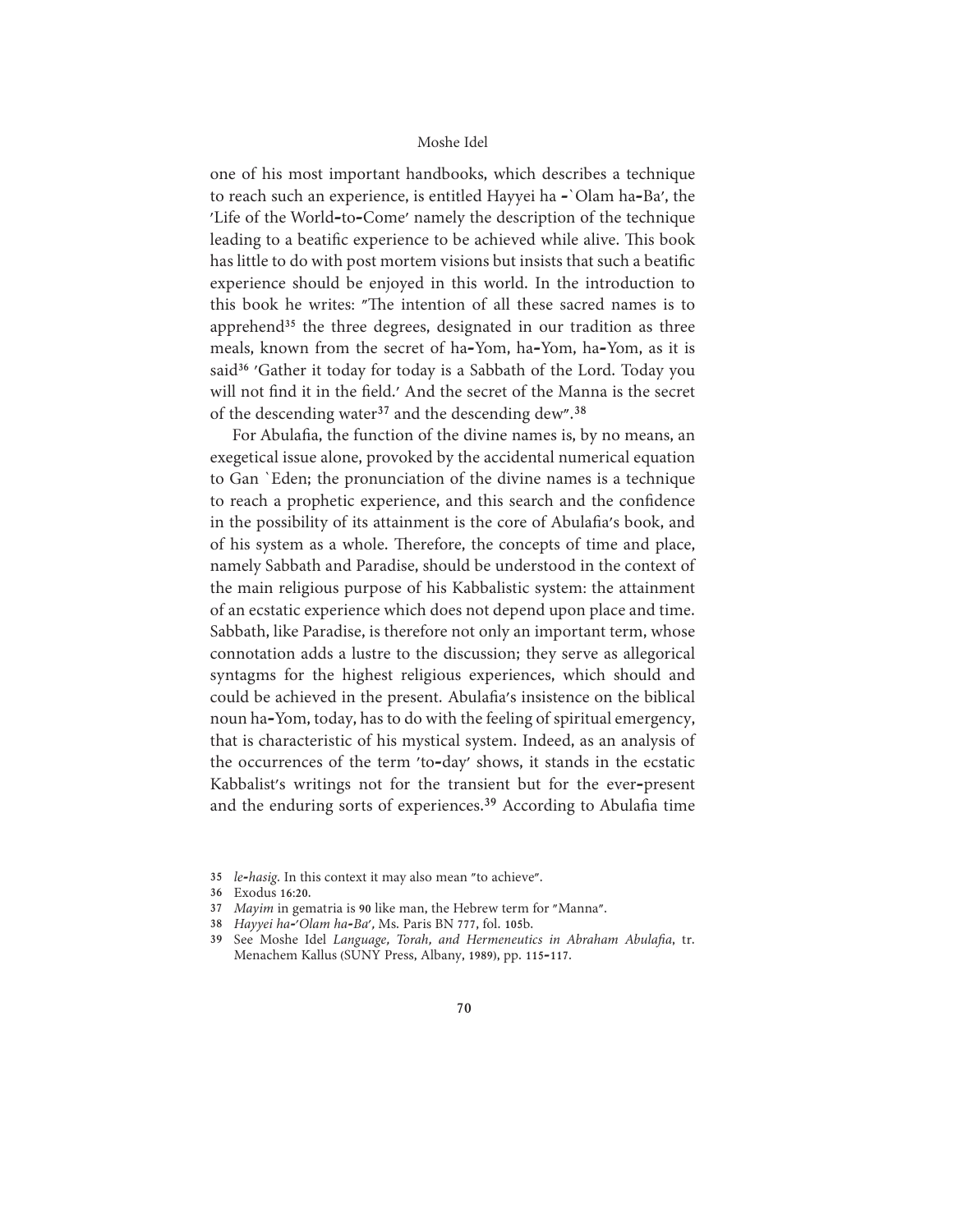is in fact homogenous, despite the fact that the language used by the Kabbalists implies a certain temporal hierarchy. So, for example, in an interesting passage found in his apocalypse Sefer ha'Ot, he writes that "The war was hard within the heart, between blood and ink - and the blood is from the spirit - and the ink from dust, and the ink was victorious over blood - and the Sabbath overcame all the days of the week".<sup>40</sup> The war mentioned here is a sort of psychomachia between the spiritual element in man, allegorized by blood, and the intellectual one, allegorized by ink, described as stemming from dust. Sabbath therefore corresponds to the intellectual faculty in man, which prevails over the spiritual one, conceived of as lower.<sup>41</sup> However, the juxtaposition between the ink-dust-Sabbath on the one hand, and blood-spirit-days of week, on the other, are metaphorical expressions for the real struggle: that between intellect and imagination. These two powers are the real factors, which are referred metaphorically by the other terms. Interestingly enough, dust, related to Sabbatai/Saturn elsewhere in Abulafia, also stands for the intellect.<sup>42</sup>

Let me introduce another passage where the issue of the heptad is presented as a repeatable pattern: "The secret of seventy and of seventy-two is an important introduction to the knowledge of the essence of (all) the languages. Behold, seven, seventy and seven hundreds and those similar to them belonging to the principle of seven, the simple and the complex (heptads), are topics which indicate the plurality of the incantations<sup>43</sup> of the Jewish powers as it is testified by Sabbath, because there is a supplementary (soul) for those who rest and recreate in this (day). And the powers of the planet of Saturn testify together with the Shemittin and Yovelin, and the sefirot testify with the decads, that the tens also point to multiplicity. And the ten

- 41 On this allegorical struggle see Moshe Idel, Absorbing Perfections: On Kabbalah and Interpretation (Yale University Press, New Haven, 2002), pp. 438-448.
- 42 See also the previous section on dust and Binah.
- 43 On the magical aspects of Saturn see Idel, "Saturn, Schabbat, Zauberei und Juden," note 23 above.

<sup>40</sup> Sefer Ha-'Ot, ed. A. Jellinek, " 'Sefer Ha'Ot'. Apokalypse des Pseudo-Propheten und Pseudo-Messias Abraham Abulafia," Jubelschrift zum siebzigssten Geburtstage des Prof. Dr. H. Graetz (Breslau, 1887), p. 17.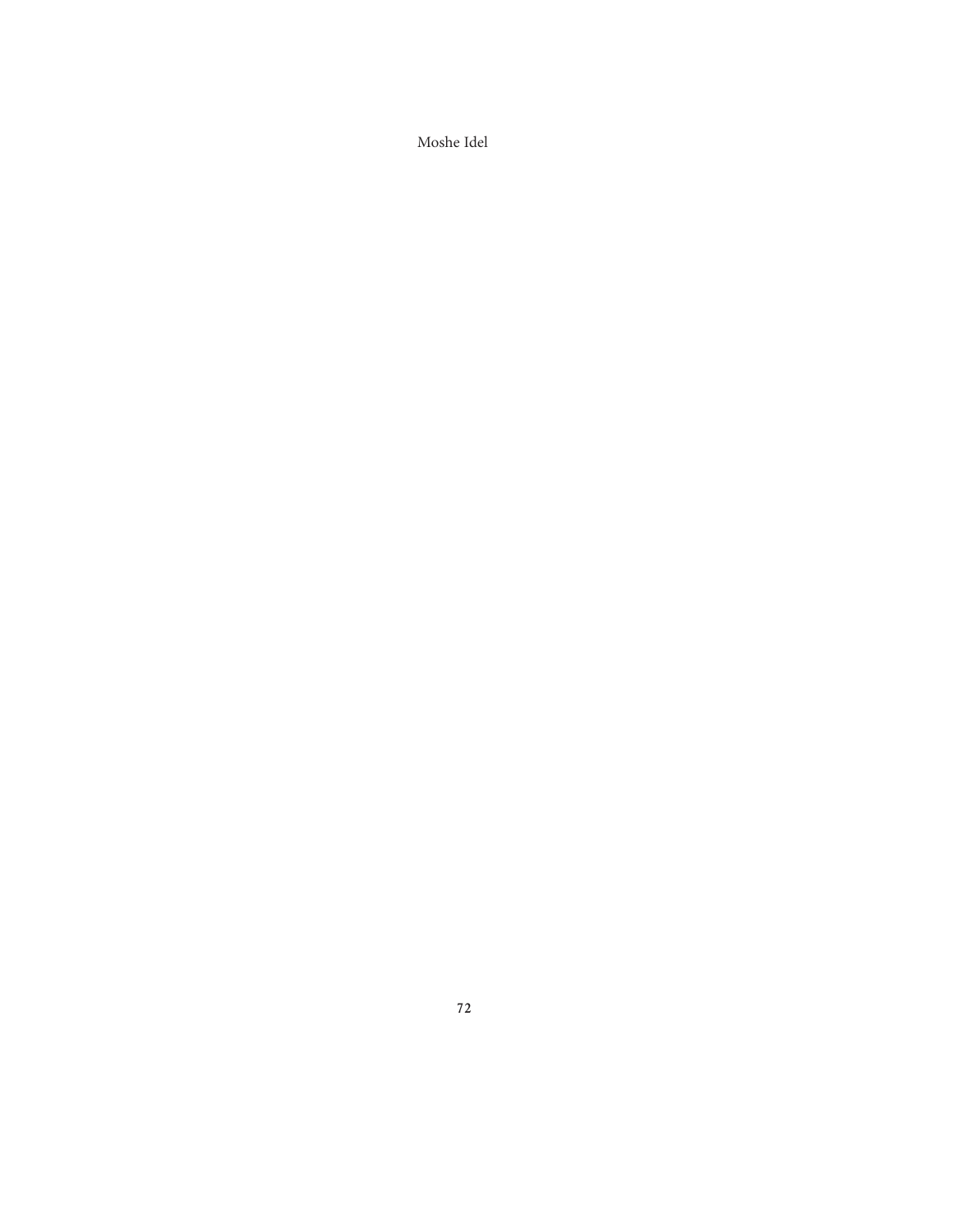which reminds someone of his total alienation to the material world. Unlike the astrological explanation of the cessation as intended to avoid the pernicious influences of supernal powers, according to the Safedian Kabbalist the day Sabbath as holiness means separation, and thus a reminder of his true essence and his belonging to another realm. The rite mentioned here, the blessing over the day, points to the main characteristic of holiness: separation of a day in time from other days, which teaches, according to the Kabbalist, the difference between the man and this lower world.

The implication of such a concept would be a Gnostic attitude that rejects the weekly time as fallen and invites an escapist attitude. Indeed, Sabbath does not belong to the ordinary time just as the Gnostic supreme God does not belong to this world. However, such a reading would be an overemphasis. Some pages afterward, de Vidas adduces an oral tradition he heard from his master, R. Moses Cordovero, which qualifies this dualistic attitude. Buildinging on R. Joseph Gikatilla's view that Sabbath is like the center of a circle whose six points found on the circumference are the six weekly days, Cordovero continues "the middle point which is the Sabbath goes with each of them in order to gives them an influx, and in each and every days there is something of Sabbath. This is the reason why one should not work more than (strictly) needed for his living, because in each day there is some form of Sabbath".<sup>47</sup>

Thus, Sabbath is not a transcendental time which should be starkly distinguished from the other, but in fact a center that radiates from its power and holiness to the periphery. In fact, each day posses a quality of Sabbath and should therefore be respected by a certain cessation from work. In classical neoplatonic terms, the six days are described as ascending to the Sabbath in order to receive from there their power. Thus, Sabbath is ontically different but not in a manner

Gate of Holiness, ch. 2, pp. 30-31. See already the view of R. Asher ben David, a Provencal kabbalist writing at the beginning of the 13th century, in R. Asher ben David, His Complete Works and Studies in his Kabbalistic Thought, ed. D. Abrams (Cherub Press, Los Angeles, 1996), p. 111,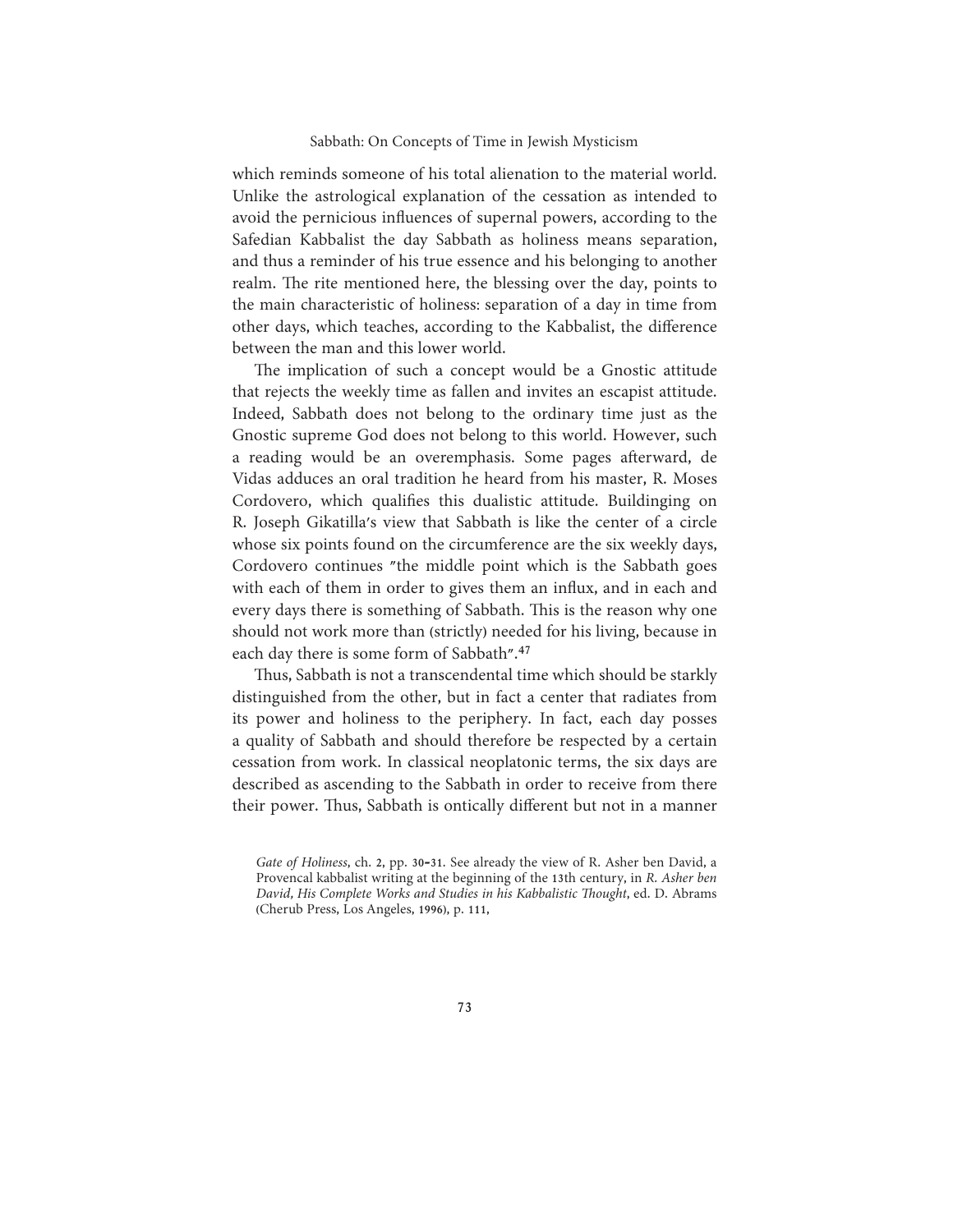that creates the feeling of a life thrown in a total misery of work, a complete alienation from which someone escapes for a short part of his life. Sabbath is conceived of as a reservoire from which luminosity is brought in ordinary time in general. Indeed, the view that the vitality of the six days is stems from Sabbath is widespread in Jewish mystical literature.<sup>48</sup> Sacred time penetrates therefore the profane one and transfigures it, at least in part. This understanding of Sabbath is reminiscent of Mircea Eliade's theory of the ritual as an attempt to bring back the ancient perfect days by a set of stable performances.<sup>49</sup> However, in Judaism and most of its mystical interpretations, this renewal is not only a matter of rare rituals, like the annual installation of the primordial acts, but is a weekly experience, which radiates beyond the restricted number of hours in a specific day. As we shall see below, it is plausible that repeatable patterns induce meaning in life, which is not always expressed semantically. Let me emphasize that according to this Kabbalist Sabbath organizes the other weekly days not only by the dint of its transcendence but also by its immanence, and thus it creates a coherent pattern.<sup>50</sup>

# 4. Sabbath, Theosophy, Theurgy

The Kabbalistic texts analyzed in the previous paragraph assume that Sabbath is an experience taking place basically on the human level. In ecstatic Kabbalah divinity was not conceived of as beening affected by the temporal rhythm that informs both cosmos or man. In other words, while in the astrological type of understanding time can be described as scientific, cold, heterogenous, the ecstatic understanding is more psychologistic, warm, and homogenous. According to ecstatic Kabbalists God does not interfere in the emergence of the human encounter with Sabbath. As such those are non-mythical approaches to Sabbath and to theology. This attitude is, however, a

<sup>48</sup> See below section 5, for R. Moses Cordovero's view; for Hasidism see, e.g., R. Aharon of Zhitomir, a late-18th-century Hasidic writer, a student of R. Levi Yitzhak of Berditchev, in his Toledot 'Aharon (Lemberg, 1865), I., fol. 35b.

<sup>49</sup> See Mircea Eliade, Le mythe de l'eternal retour, Archetypes et repetition (Gallimard, Paris, 1969). Compare to Jose Faur, Homo Mysticus, A Guide to Maimonides's Guide of the Perplexed (SUNY Press, Albany, 1999) pp. 142-147.

<sup>50</sup> See also below, section 7.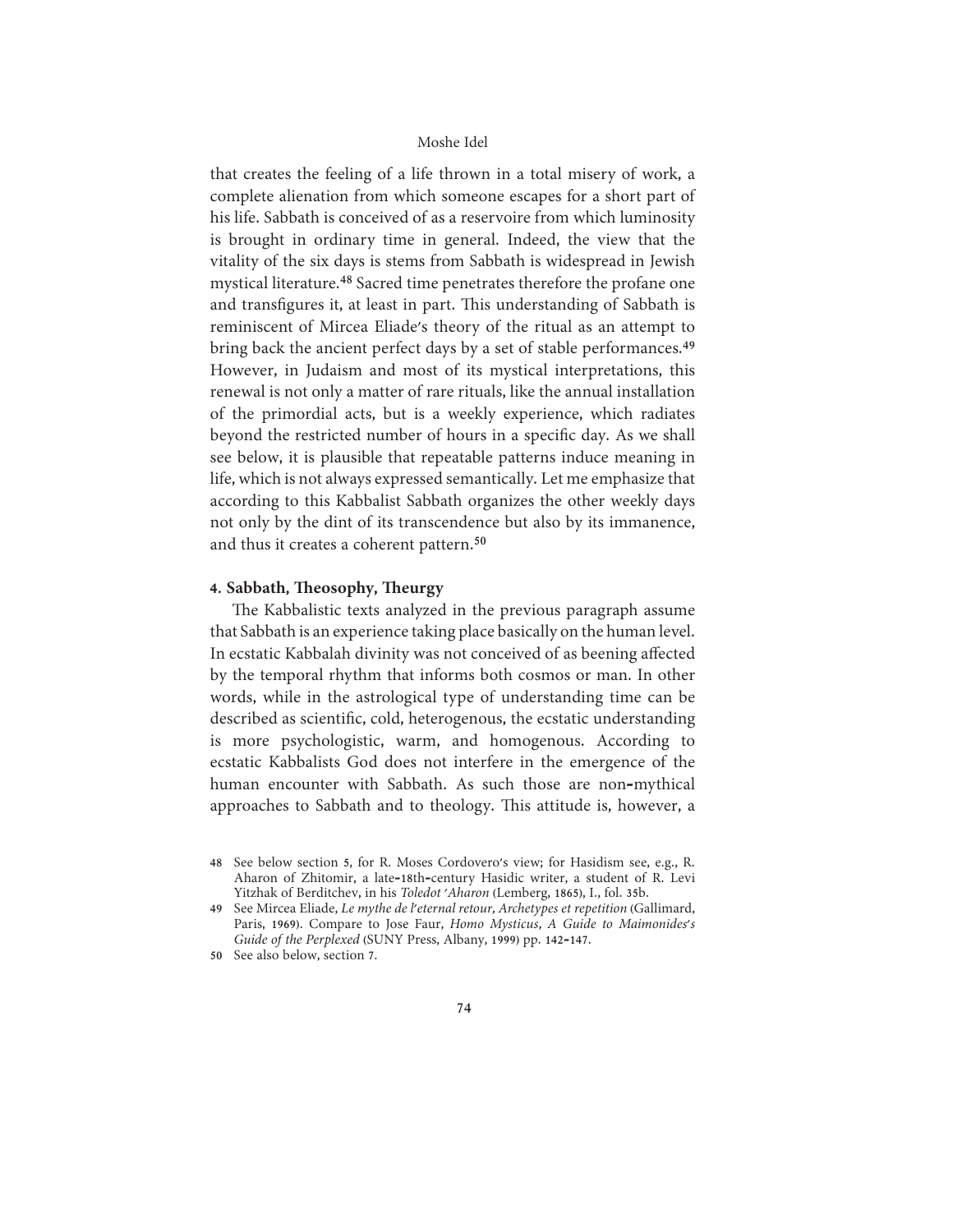minority stand in the general economy of Kabbalah. Since the 13th century the main trend in Kabbalah, the theosophical-theurgical one, emphasized mythical approaches to both the structure of the divine and of the interface between the dynamic divine and the human religious practice and experience. God ceased, for those Kabbalists, to be an intellectual and unchangeable entity, as Jewish philosophers averred, but more a dynamic interaction between different divine powers or attributes, the so-called sefirot. The emergence of those powers as emanations from a higher divine level, the interactions between themselves and between them and the created reality can be defined as one of the main Kabbalistic myths. Indeed, dynamism, as has been pointed out in a convincing formulation of Ernst Cassirer, is one of the conditions of the emergence of the mythical mode of thought: "Only where man ceases to content himself with a static contemplation of the divine, where the divine explicates its existence and nature in time, where the human consciousness takes the step forward from the figure of the gods to the history, the narrative, of the gods - only then have we to do with 'myth' in the restricted, specific meaning of the word...Only by his history is the god constituted; only by his history is he singled out from all the innumerable impersonal powers of nature and set over against them as an independent being. Only when the world of the mythical begins as it were to flow, only when it becomes a world not of mere being but of action, can we distinguish individual, independent figures of it. Here it is the specific character of change, of acting and being acted upon, which creates a basis for delimitation and definition".<sup>51</sup>

The history of the different gods and their impact on the mundane world or in our case of the different divine attributes or sefirot, is somehow related to time. Let me inspect the possible contribution of this emphasis on time for the understanding of some concepts of Sabbath in the main Kabbalistic school, the theosophicaltheurgical one. According to R. Joseph Gikatilla - when writing as a theosophical-theurgical Kabbalist in his later stage of his literary

<sup>51</sup> Ernest Cassirer, The Philosophy of Symbolic Forms (Yale University Press, New Haven, 1971), vol. 2 pp. 104-105.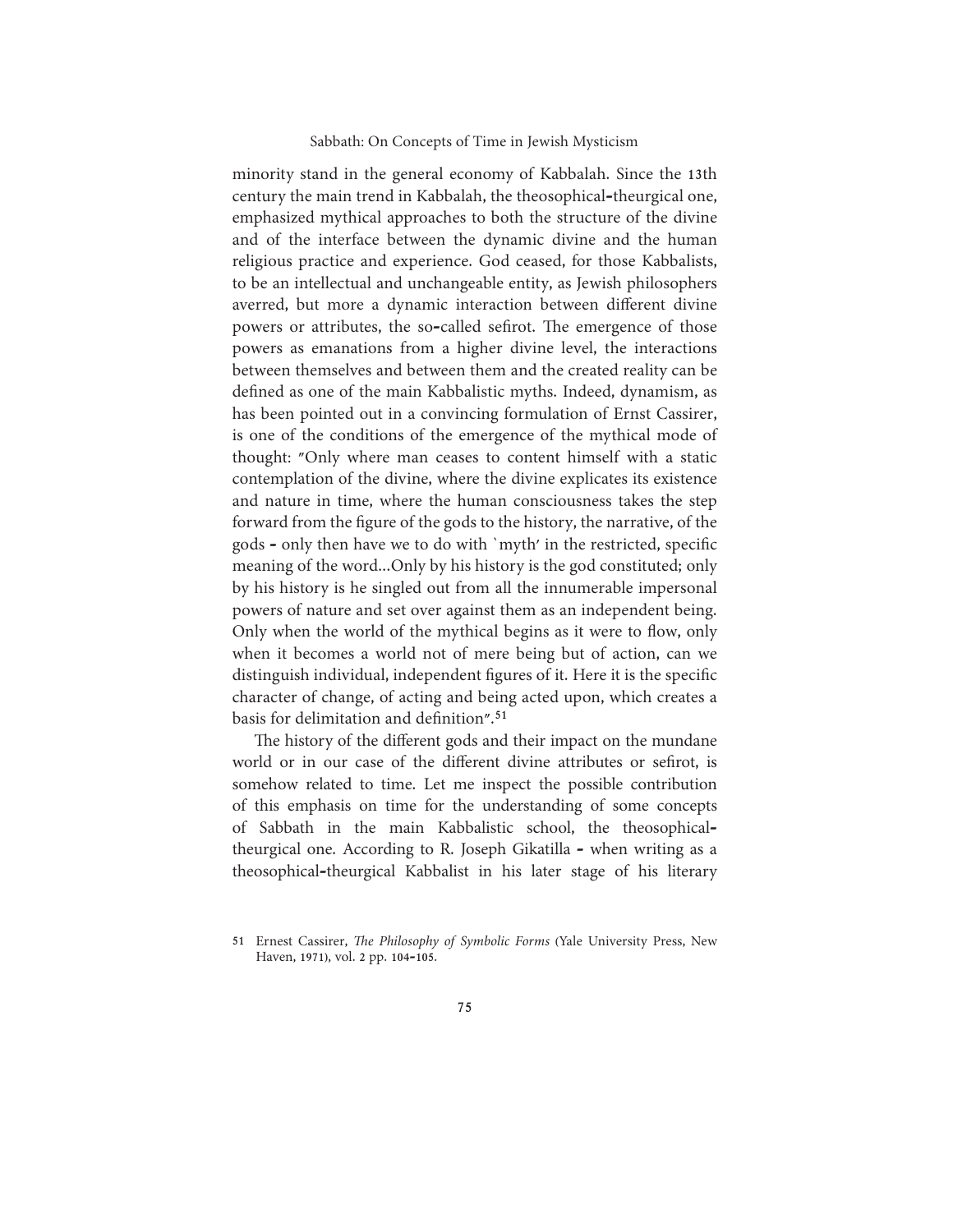activity - in his Secret of the Sabbath, the act of keeping Sabbath affects two types of unifications within the sefirotic realm. By unification the Kabbalist understood the establishment of the relationship - often expressed in erotic and sexual images - between the different divine powers. This elaboration is one of the most original contributions of the theosophical-theurgical Kabbalah to the phenomenology of Judaism: the divine union is a state to be reached by human actions not a tenet that describes an ontological state of affairs. Since there are many divine powers, there are also many forms of unifications that the Kabbalist is able to induce by his performance of the ritual. According to Gikatilla, keeping Sabbath induces the lower unification, which concerns the sefirah of Malkhut, the last, or tenth feminine potency, which rules over this world, and that of Yesod, the ninth and masculine sefirah. On the other hand, a higher unification would affect the relationship between the sefirah of Binah, namely the third sefirah, and Malkhut.<sup>52</sup> Thus, the very performance of the commandment of keeping Sabbath is conceived of as creating an ontic continuum between the last sefirah and one of the highest ones. The quality of the performance that affects the divine realm will be designated as theurgical. However, this theurgical operation, in fact a strongly theocentric attitude which gravitates around the inducing of union with the deity, opens the way for a union between man and the world-to-come, which is described also as Sabbath. Thus, a theurgical operation precedes a more mystical experience of union with the higher realm. According to Gikatilla's formulation, "Sabbath is the secret of the gate by which someone enters to the life of the world-to-come, because Sabbath is called the Grand Sabbath,<sup>53</sup> and if he did not keep Sabbath in this world, he has no gate to enter to the World-to-Come, because Sabbath and the World-to-Come are designated by the same name".<sup>54</sup>

The Grand Sabbath stands for the third sefirah, Binah, understood as the last of the fiftiy gates of wisdom. The ascent to this sefirah may be

<sup>52</sup> On keeping the Sabbath and acts of unifications according to other contemporary texts see Tishby, The Wisdom of the Zohar, III, p. 1223.

<sup>53</sup> Ha-Shabbat ha-Gaddol.

<sup>54</sup> Sod ha-Shabbat, Ms. Paris BN 823, fol. 52ab. On pre-rabbinic, rabbinic and other sources concerning the nexus between the Sabbath and the World-to-Come see Heschel of Apta, 'Ohev Yisra'el (Zhitomir 1863), p. 108.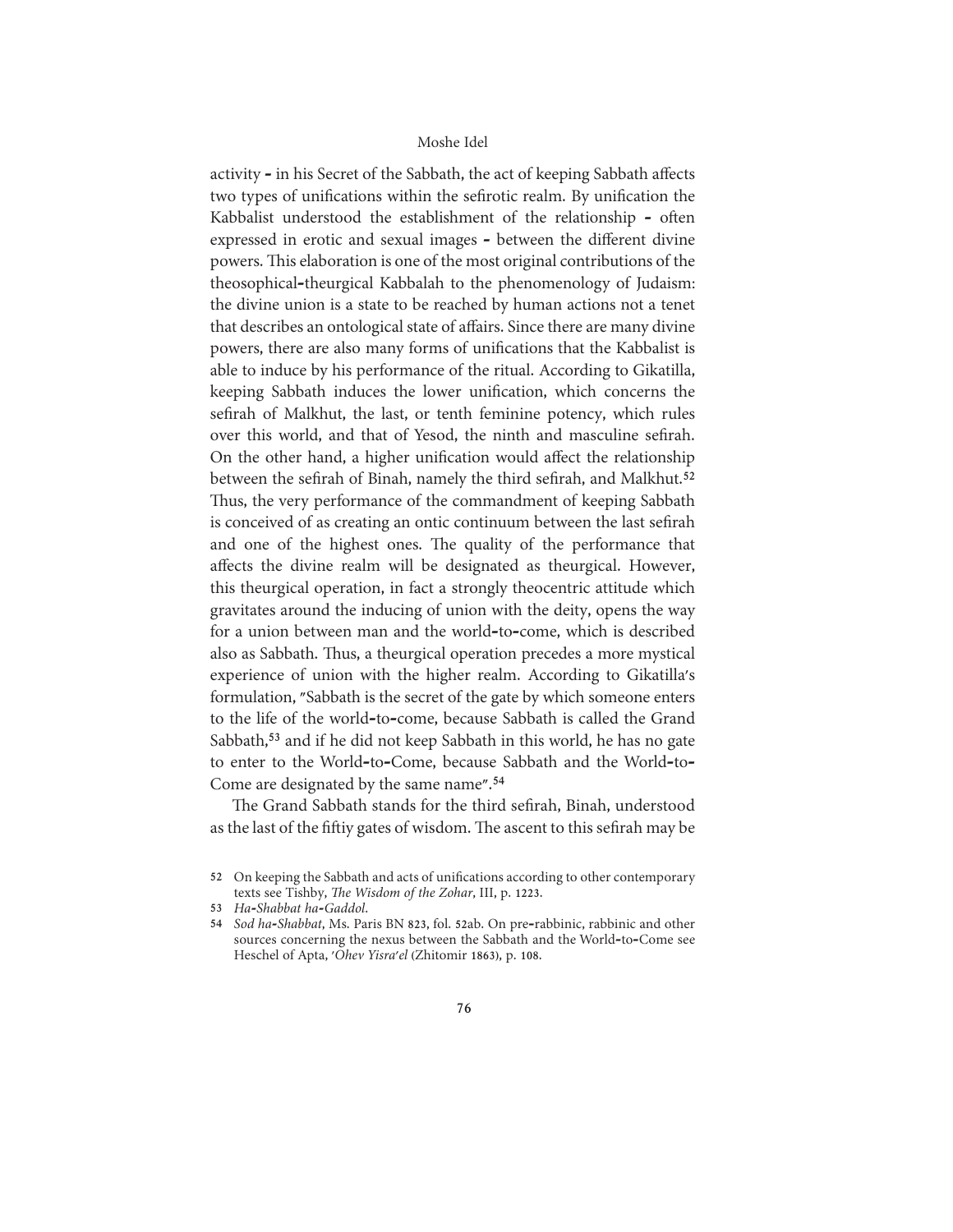understood as the return of the soul to its source, and thus the entrance to the World-to-come. Gikatilla offers a rather technical explanation for a view found already in ancient Judaism. What is new here is the hypostatic formulation: a certain divine attribute is envisioned as the world-to-come, which occupies a rather specific place in the divine pleroma, and this hypostasis is continuously available to the Kabbalist. This entrance can be understood in two ways: one is assuming that by keeping the injunctoions related to this day, someone will enjoy the World-to-come in the individual eschatological future, namely post mortem. Or, alternatively, during the experience of Sabbath in this mundane world, someone is enjoying concomitantly a spiritual experience related to the return of the soul to the source.

Philologically speaking, both explanations can be defended, and indeed it may be that they were not conceived to be exclusive. Let me attempt to make more the second reading explicit, without claiming that it is the exclusive one. By unifying the sefirotic powers by the two kinds of unifications, an ontic continuum is created, which allows the human soul to climb to its origin. Indeed, in other cases when the sefirot Binah, Yesod and Malkhut are discussed together, a conspicuous eschatological vision is explicated in those contexts, including the return of the soul to this sefirah.<sup>55</sup> Thus, we may understand the keeping of the Sabbath as creating the condition of a process of reversio, the neoplatonic return of the soul to its primordial source. Thus, this commandment as understood by Gikatilla in his later writings, combines theurgy and mysticism, the later experience being expressed under the plausible influence of neoplatonism. In other words, the creation of a plenitude on the ontological level, the union between the sefirot, will open the possibility of an experience of plenitude on the psychological level.<sup>56</sup> This reversion of the human

55 See, e.g. the texts from Sha'arei 'Orah and Sha'arei Tzedeq which were analyzed in M. Idel, "Types of Redemptive Activities in the Midle Ages, "Messianism and Eschatology ed. Z. Baras (Merkaz Shazar, Jerusalem, 1964), pp. 263-269 (Hebrew); idem, Messianic Mystics (Yale University Press, New Haven and London, 1998) pp. 104-110.

56 See the important remarks related to the psychological and mystical aspects of the great chain of being in Bernard McGinn, The Golden Chain (Cisterian Publications, Washington, D.C., 1972), pp. 61-102. See also Moshe Idel, Enchanted Chains (forthcoming).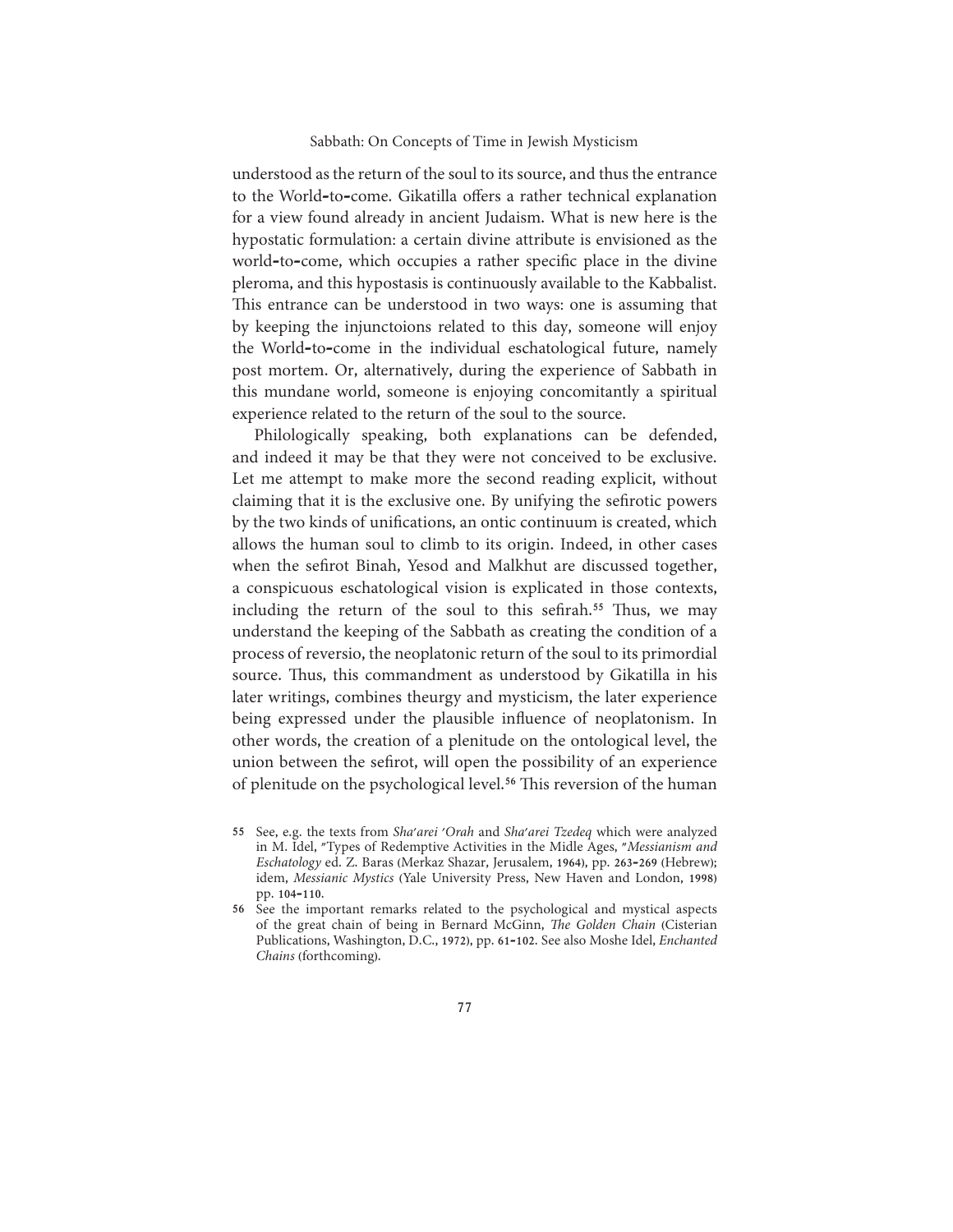spirit to the supernal source should be understood also as expressed by a pseudo-etymology; the noun Shabbat is reminiscent of the Hebrew verb, Shav pointing to return. Though I did not find this pun in Kabbalistic sources, I assume that they were aware of it. So, for example the awareness of the transcendental status of Sabbath as the world of the souls, as adduced above from R. Elijah de Vidas' Reshit Hokhmah, is reminiscent of the Neoplatonic theory of reversio. The first time that such an explicit connection was made in a source I am acquainted with is rather late.<sup>57</sup>

Let me compare the view of Gikatilla's teacher in his youth, the above-mentioned Abraham Abulafia as discussed in the previous paragraph, and that of his student. Abulafia, like Gikatilla in the above passage, resorted to the phrase Hayyei ha-`Olam ha-Ba', the life of the world to come, as the compensation of a certain type of behavior. However, while the later Gikatilla assumes that the experience of the Sabbath depends upon the keeping of the halakhic regulations pertinent for this day, for Abulafia, and the younger Gikatilla in his Ginnat 'Egoz, Sabbath is basically a linguistic term found in the classical sources, which is to be understood as pointing, more eminently, to a certain type of value in their society, and for an inner experience in their esoteric systems. I would say that if the Abulafian Sabbath and that of the young Gikatilla owes much to an Aristotelian-oriented type of inner noetic experience, in the later Gikatilla's Kabbalistic writings it is much more neoplatonically oriented. Let me adduce an example for an ontic-emanative concept of Sabbath. R. Yitzhaq of Acre wrote: "This is why neither light nor darkness, neither evening nor morning, neither day nor night, had been mentioned in the day of Sabbath, because it is not one of them<sup>58</sup> but a divine influx".<sup>59</sup>

Unlike the encounter with the Sabbath as the third sefirah when

<sup>57</sup> See R. Menahem Nahum of Chernobil, Sefer Me'or 'Einayyim (Jerusalem, 1975), p. 126, and in the text of R. Levi Yitzhaq of Berditchev to be adduced below, in section 7.

<sup>58</sup> Of the six days.

<sup>59</sup> R. Yitzhak of Acre, Untitled Treatise, Ms. New York, JTS 1853, fol. 7b; R. Abraham Yehoshua Heschel, 'Ohev Yisra'el, p. 108.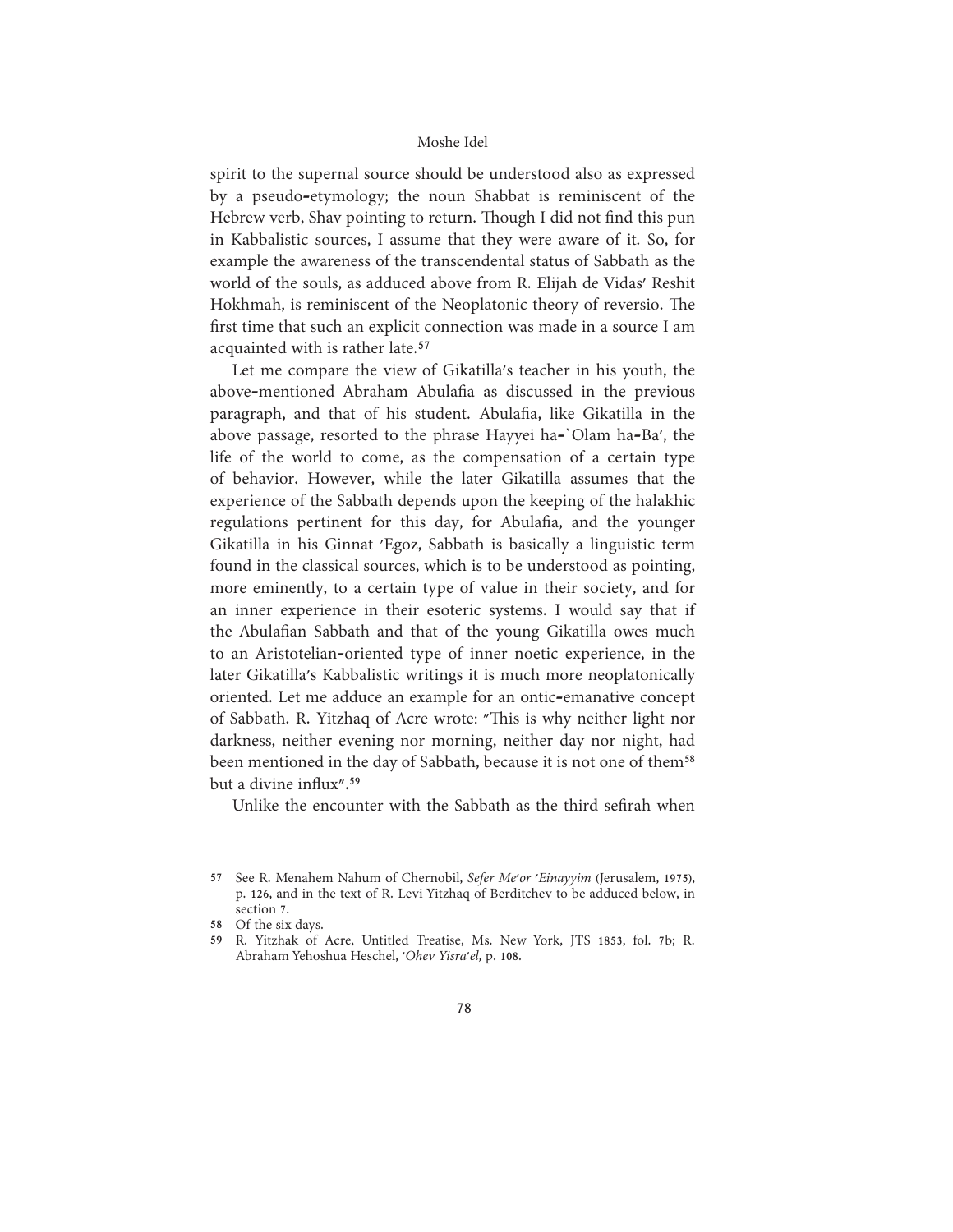someone performs an ascent in the manner the later Gikatilla described, in R. Yitzhaq of Acre's text Sabbath is a power descending from the divine to the human realm.

Let me point to two other characteristics of Sabbath in the theosophical Kabbalah. One is the view that Sabbath is the time when the demonic powers are no more active, given the fullness of the divine presence then, or the intrinsic holiness of this day.<sup>60</sup>

On the other hand, Sabbath was conceived of as the most propitious time for procreation.<sup>61</sup> Interestingly enough, cessation of activity does not imply general passivity, relaxation, an extended weekly siesta, but time dedicated to enhanced spiritual activity and to corporeal procreation. Sabbath means, according to this model, not an encouragement to desist from activity but a framework in which man is insistenly asked to shift his ordinary behavior by an orientation toward the divine. This may be also the meaning of procreation, which was understood not simply as reproduction of the parents, but the multiplication of the divine image.<sup>62</sup>

# 5. The Astrologization of Time: R. Moses Cordovero

A certain synthesis between the voluntaristic vision of time in the book of Genesis and the mechanistic understanding characteristic to astrology is to be found in some forms of Kabbalah. The seven days of creation are identified with divine attributes, namely the seven lower sefirot which govern over the created cosmos. As such concepts of time like day, Sabbath, Shemittah or Yovel, Jubilee, have been 'elevated' to the status of symbols for the divine powers conceived of as hypostases. However, these seven powers are arranged according to a rather stable pattern from the point of view of its components which, though dynamic insofar as the relations between those components, is still predictable and even the changes take place in a manner that is dictated by the known pattern. In other words, the

<sup>60</sup> See Ginsburg, The Sabbath in the Classical Kabbalah, see above note 1, pp. 137-138.

<sup>61</sup> Ginsburg, ibid. pp. 101-120; Wolfson, "Eunuchs," note 1 above.

<sup>62</sup> See Yair Lorberbaum, Imago Dei: Rabbinic Literature, Maimonides and Nahmanides (Ph.D. Thesis, Hebrew University, Jerusalem, 1997) (Hebrew).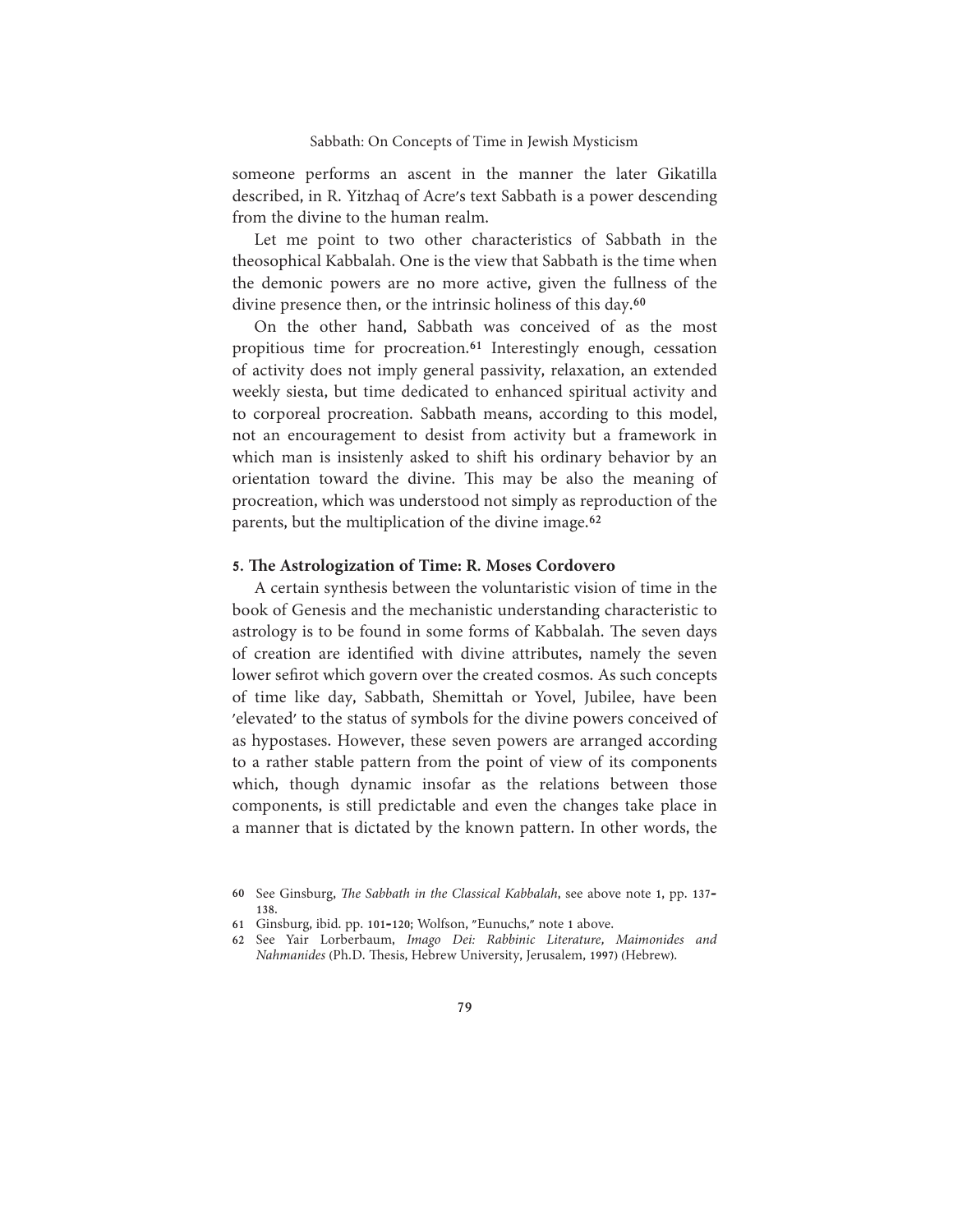six days of creation were now related to the very divine attributes and their dynamic, but the nature of this dynamic is different from that of the biblical voluntarism, which consists, at its bottom, in an inexplicable divine will. We may speak about an astronomization of the realm of divine attributes, taking place gradually since the middle of the 14th century and becoming more evident in the writings of R. Moses Cordovero. We had already seen such an example in the case of Alemanno's passage quoted and analyzed above.<sup>63</sup> Let me introduce now a much more influential author to exemplify this process: "the matter of the changes of the times<sup>64</sup> depends upon the supernal sefirot and the directive<sup>65</sup> that reaches us from them. We are the people of God, (therefore) all our behavior and the revolutions of our times<sup>66</sup> are counted by us exactly in accordance to the spheres of the sefirot, since the secret of our souls, spirits and higher souls is that we are sparks hewn from the light of the sefirot and all our intention is to imitate the supernal (entities) as far as possible, to link ourselves to the supernal roots, to cleave to our Creator, as far as possible... and he arranged the periods of the year and the motions of the stars in such a way as to enable us to know, out of their signs,<sup>67</sup> the supernal directives just as they are in the Land of Israel".<sup>68</sup>

The phrase translated as the 'spheres of the sefirot', in Hebrew Galgalei ha-Sefirot, betrays the influence of the Kabbalistic thought of a late 13th century Kabbalist, Rabbi Joseph ben Shalom Ashkenazi.<sup>69</sup> There can be no doubt about the astronomical origin of the term. Thus it points to a version of the cosmological time, which is regulated by

- 63 See above, n. 21.
- 64 Shinnuei ha-zemanim.
- 65 Hanhagah.
- 66 Gilgulei zemanenu. This is a pun on the term galgalei, spheres, which will occur immediately below.
- 67 Note the explicit astral reference: the celestial world serves as a visible map, which enables someone to read, symbolically, its invisible and higher counterpart.
- 68 Sefer Tefillah le-Moshe (Premislany, 1892), fol. 190a. On this kabbalist in general see Bracha Sack, The Kabbalah of Rabbi Moshe Cordovero (Ben Gurion University Press, Beer Sheva, 1995), especially pp. 227-228. On this book see idem, "On the Prayerbook Tefillah le-Moshe - Some Remarks," Da'at vol.44 (1999), pp. 59-84 (Hebrew).
- 69 See his Commentary on Genesis Rabbah, above n. 28, pp. 24-26.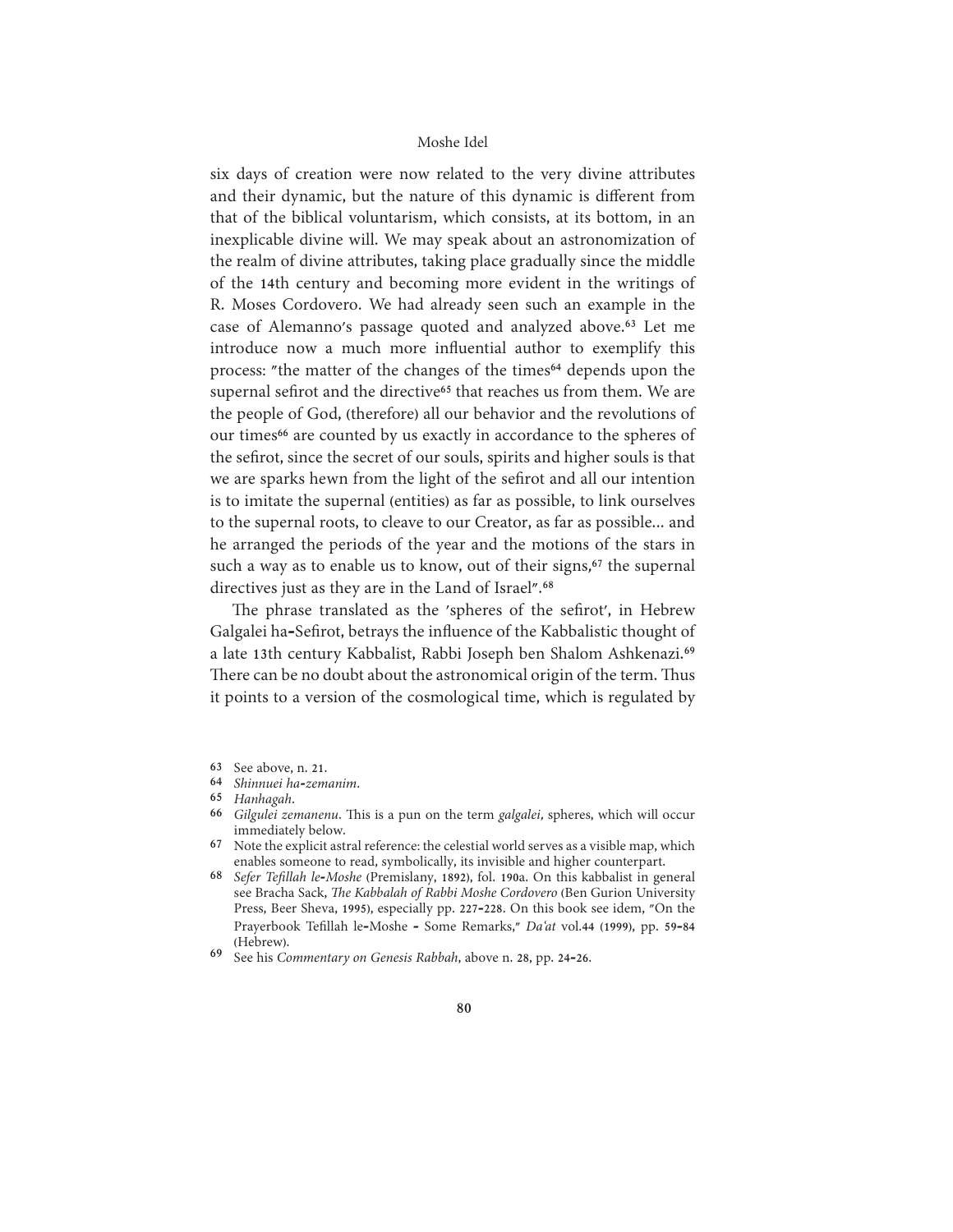the stable pattern that is based on seven ruling powers. However, unlike the pure astrological vision, a cosmogonic aspect is visible as the divine intentionality is quite transparent. The centrality of the concept of guidance or directive, hanhagah, is strongly related to the quasi-astronomical sefirot.

According to Cordovero, who draws upon much earlier sources, Sabbath does symbolize each of the three sefirot: Binah, Tiferet and Malkhut.<sup>70</sup> Another important discussion in his book deals with the possibility to affect the nature of Sabbath by the human sanctification of the day.<sup>71</sup> According to one opinion, the Sabbath is a datum which does not depend upon human actions, though - as this Kabbalist claims later - by the very remembrance of the Sabbath "we add holiness though we do not innovate this holiness".<sup>72</sup> Thus, though attempting to preserve a certain independence of the theosophical processes that provide the influx that consolidates below as Sabbath, as we shall see in the next paragraph, Cordovero nevertheless allows a certain amount of theurgical influence on the intradivine processes related to the division of the influx between the three sefirot symbolized by Sabbath.

## 6. Sabbath, Talismanics and Time

In the same context of the astrological vision of the divine powers, the sefirot, as appointed over the days of the week, Cordovero deals also with the nature of the Sabbath. Let me adduce his concise comment and explain its intellectual background: "Sabbath is a spiritual matter that dwells upon man and truly inhabits the reality of the world. This is the reason why it is necessary to prepare a really 'nice dwelling'<sup>73</sup> in order to (contain) the existence of the Glory of God that inhabits the world, that fills all earth, so that all the corporeal and created vessels, like sun, moon, and stars and firmaments, the earth and its settlement, everything is changed during the day of Sabbath and is filled by the light of the holiness of Sabbath, which is seen and comprehended by

- 70 Tefillah le-Moshe, fols. 193a, 210b-211b.
- 71 *Ibid.* fols. 210b-211a.
- 72 *Ibid.* fol. 211a.
- 73 Dirah na'ah.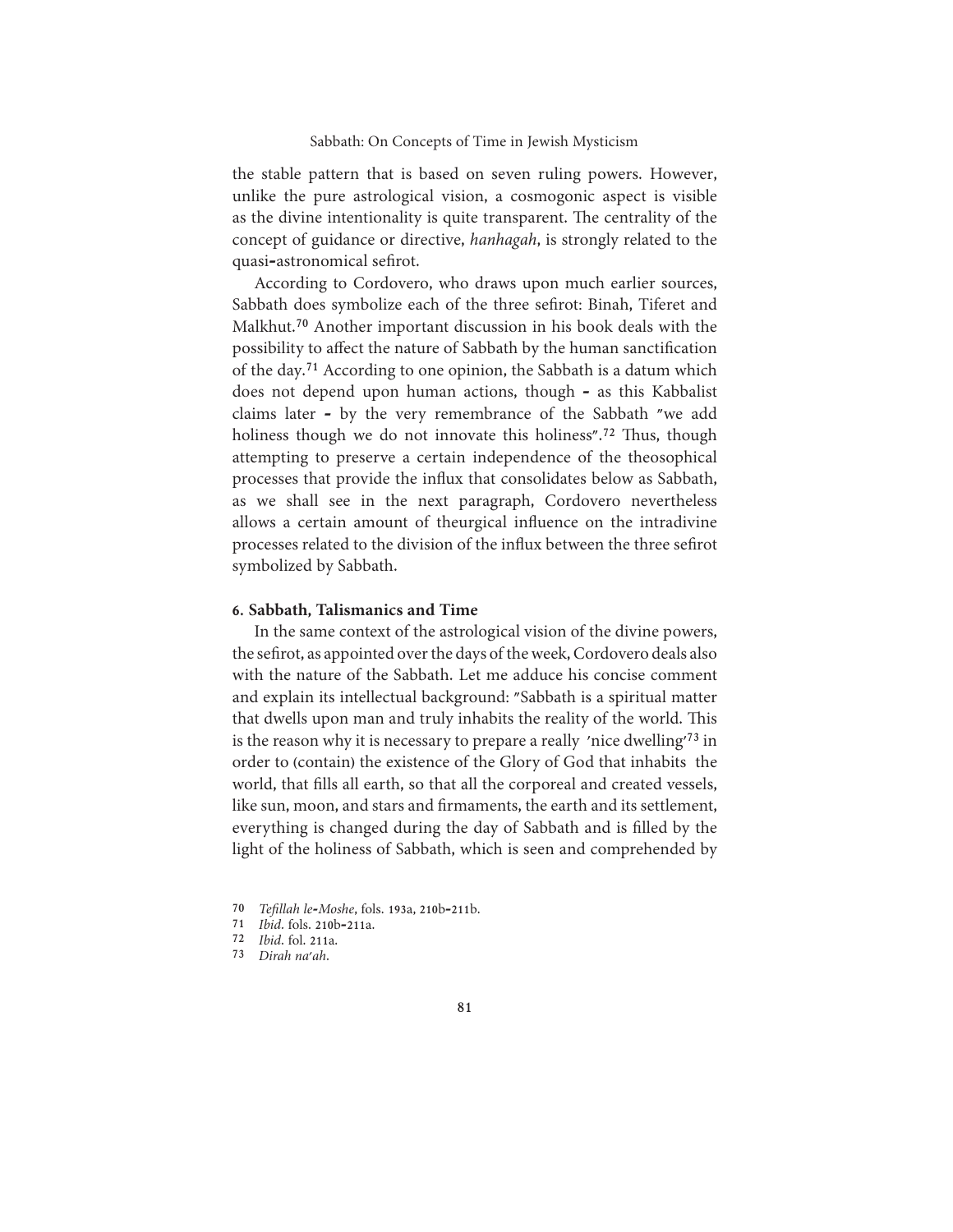those who are preparing themselves".<sup>74</sup>

Sabbath is not only a time experienced by some persons belonging to a certain religion, but the moment of the transfiguration of the entire reality, which is then permeated by the divine presence. From this point of view, Sabbath is a hierophanic time, to use Mircea Eliade's term.<sup>75</sup> However, Cordovero conceives Sabbath not just as a moment in time propitious for the revelation of the holy, but an entity, consisting of holiness and light,<sup>76</sup> which descends in a certain moment upon the material world and is experienced by those who prepare themselves and their belongings so as to contain the presence of Sabbath. According to this view, Sabbath is not only the time of hierophany, but to a great extent a hierophany itself. How did the Safedian Kabbalist understand the preparations which ensure the dwelling of the Sabbath?

We may assume, in order to better understand Cordovero, the existence of two main processes that collaborate in the emergence of the human experience of Sabbath: the continuous process of emanation of divine light and spirituality, and the process of preparation that ensures that the spirituality should dwell within the material world. The process of emanation is related to the passage we had adduced earlier. Let me turn to the more precise meaning of the preparation. In the passage that immediately precedes the discussion of Sabbath, Cordovero wrote: "Behold as to the matter of this holiness that is emanated upon us, we have to make a preparation and an emendation<sup>77</sup> because the body is a chariot for the spiritual and the spiritual dwells upon the body according to the preparation of the body, because this is the way of spirituality to emanate all the time, and the corporeal things receives in accordance to their preparation...and this will happen even in the case of the bad and lower spiritualities,

75 See e.g., his Patterns in Comparative Religion (Meridian, New York, 1972) pp. 391 ff.

76 According to other discussions, there is also a certain "air of the Sabbath" that descends during this day. See Sefer Tefillah le-Moshe, fol. 190b.

<sup>74\*</sup> Sefer Tefillah le-Moshe, fol. 190b. Compare also to R. Menahem Mendel of Kosov, "Ahavat Shalom (Jerusalem, 1984), p. 1, and p. 39, where the apotropaic nature of the Sabbath is emphasized.

<sup>77</sup> hakhanah ve-tiqqun. See also R. Abraham Yehoshua Heschel, 'Ohev Yisra'el, p. 109.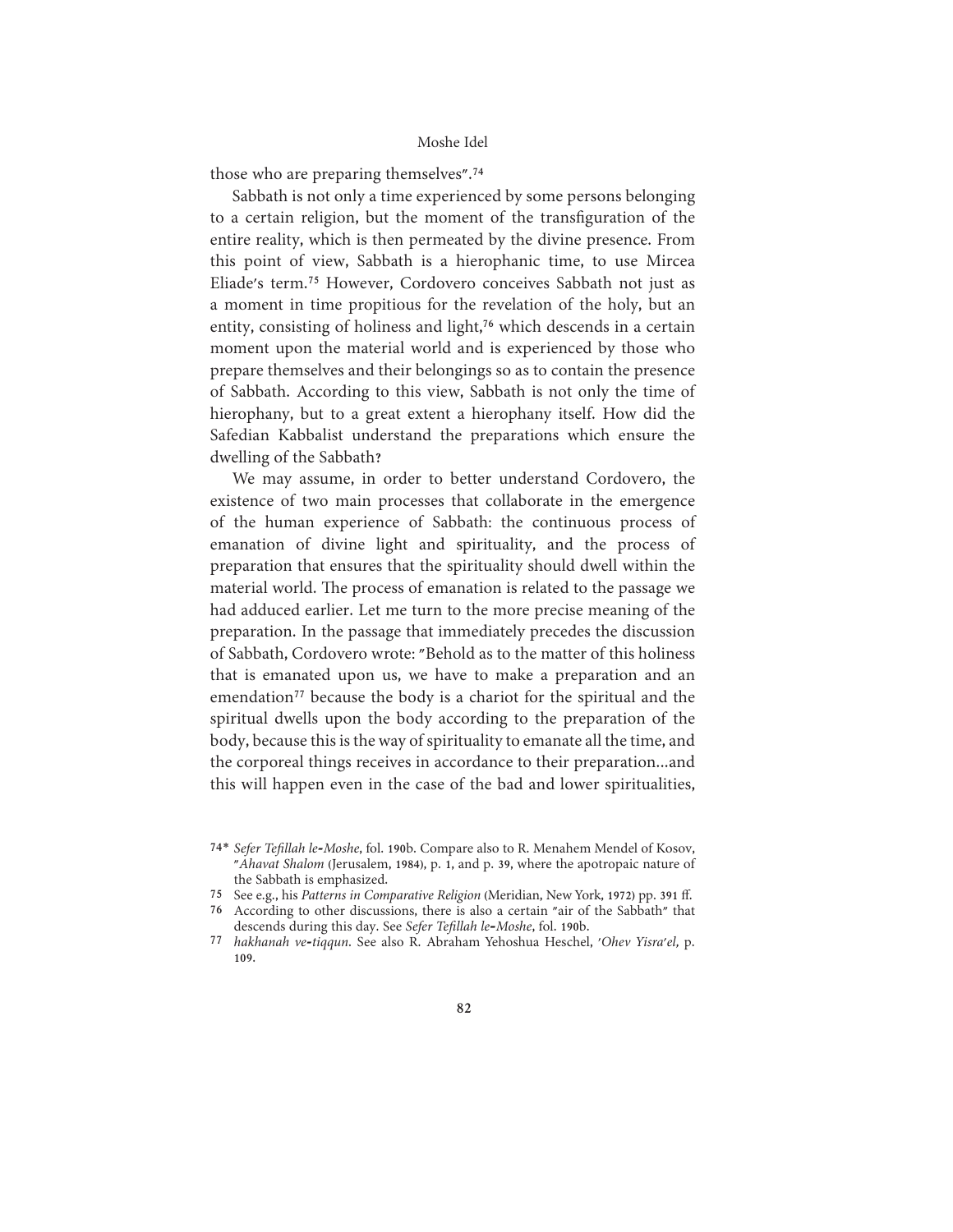that dwell on the recipient when he is prepared".<sup>78</sup>

The human body and the material objects serve as the possible places, in fact containers, for the dwelling of the divine presence and they must be prepared accordingly for the descent of the divine. The Sabbath is conceived in this context as an ontic influx which descends in our world, which should be prepared for its reception. The source of such a view is to be found in the astro-magical traditions that had a deep influence in several high medieval Jewish writings, and had a significant impact also on a variety of topics in Cordovero's thought.<sup>79</sup> However, it is only in very few instances that the Safedian master points to the structural affinity, which is in my opinion an historical one, between his Kabbalistic views and those of the medieval magicians influenced by astrology.<sup>80</sup> The case of Sabbath is one of them. The Kabbalists were aware of the affinity between the structure of their conceptualization of rituals and that of the astro-magicians.

Immediately after the last passage Cordovero wrote: "This was the worship of the worshippers of the stars: they were performing preparations and invitations<sup>81</sup> and prepared themselves and received the 'spirituality of the star'<sup>82</sup> or zodiac sign that they wanted, and the external powers<sup>83</sup> do everything according to the intention and the preparation. And this is really the path of the holy and the spiritual, which comes to Israel. Man has to prepare himself, resorting to holy preparations which are in accordance to the Torah".<sup>84</sup>

Therefore, the material aspects of the biblical and rabbinic regulations concerning the Sabbath, which had not been explained in the legalistic sources by means of a theological superstructure, have been understood in accordance with the way of thought of medieval astro-magic. I assume that the three sefirotic powers that were called Sabbath, have been conceived as emanating the Sabbath-

- 79 See Idel, Hassidism, above n. 2, pp. 65-76.
- 80 *Ibid.* p. 68.
- 81 Hakhanot ve-hazmanot.
- 82 Ruhaniyyut ha-kokhav. This is a widespread term in medieval astro-magic. See above n. 22.
- 83 Namely, the demonic one.
- 84 Sefer Tefillah le-Moshe, fol. 190b. See also note below.

<sup>78</sup> Sefer Tefillah le-Moshe, fo. 190b.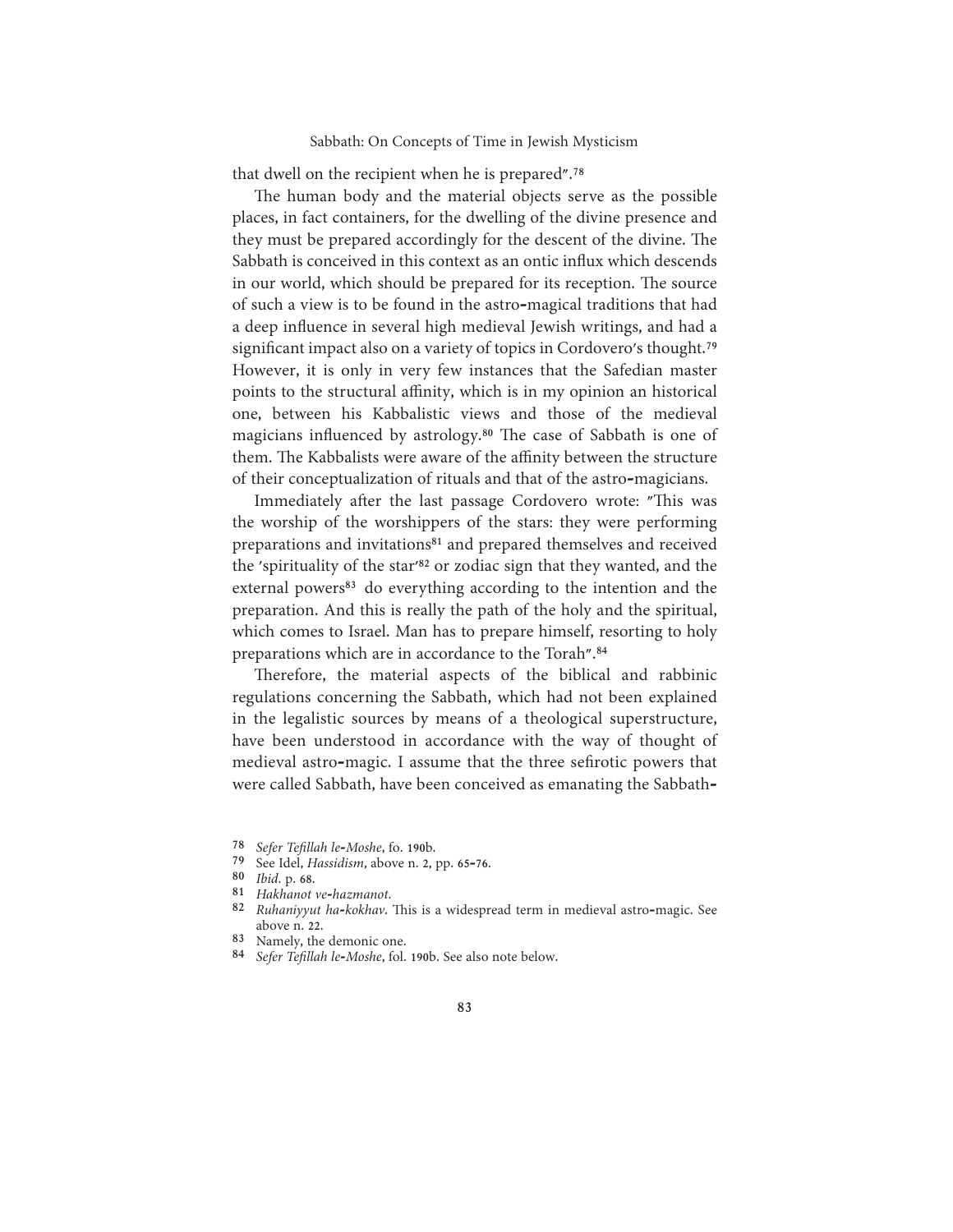spiritualities downward, and these could be collected in a certain day by those who know the details of the pertinent preparations. The details are, however, not only the numerous regulations found in the halakhic treatises dealing with Sabbath; according to Cordovero, the 'nice dwelling' is not only a matter of lodging the spirituality of the day of Sabbath in a certain place but also, according to an allegorical understanding of this phrase, the entire realm of human behavior, especially the performance of the commandments in general, that serve as receptacles of the spirituality of Sabbath, even if they had been performed during the week days. The purity of man is conceived of as the 'nice dwelling' for the Sabbath.<sup>85</sup> Seen from this point of view, the entire religious experience is Sabbath-oriented, as it transfigures all human activity as a preparation for the Sabbathexperience.

To a certain extent, Sabbath is understood not only as an important point in time but also as the very telos of the entire spiritual life. It should be emphasized that despite the fact that Cordovero accepted a trend of thought stemming from medieval astro-magic, his vision of Sabbath does not adopt its negative aspects.

The concept of Sabbath as the span of time of an ontic invasion of the sacred within profane time has been, so I believe, demonstrated sufficiently from the above quotes, especially those from Moses Cordovero's Tefillah le-Moshe. Elsewhere in the same book he claims that due to the operation of *tiqqun*, namely the emendation or the reparation that is accomplished during the Sabbath, which affects the sefirot of Tiferet and Malkhut, redemption occurs, and then there is no Galut.<sup>86</sup> By doing so he capitalizes on the Rabbinic vision of Sabbath as an anticipation of the next world and on Kabbalistic texts, like that of Gikatilla analyzed above.

#### 7. Sabbath as an Experience of Plenitude in Hasidism

Sabbath has been described in an infinite number of Hasidic texts as a special time for a spiritual experience. It is during Sabbath that

<sup>85</sup> *Ibid.* fol. 191a.

<sup>86</sup> ibid. fol. 217b. The Safedian kabbalist uses also the term Tiqqun ha-Shekhinah in similar contexts: cf. ibid. fol. 241a.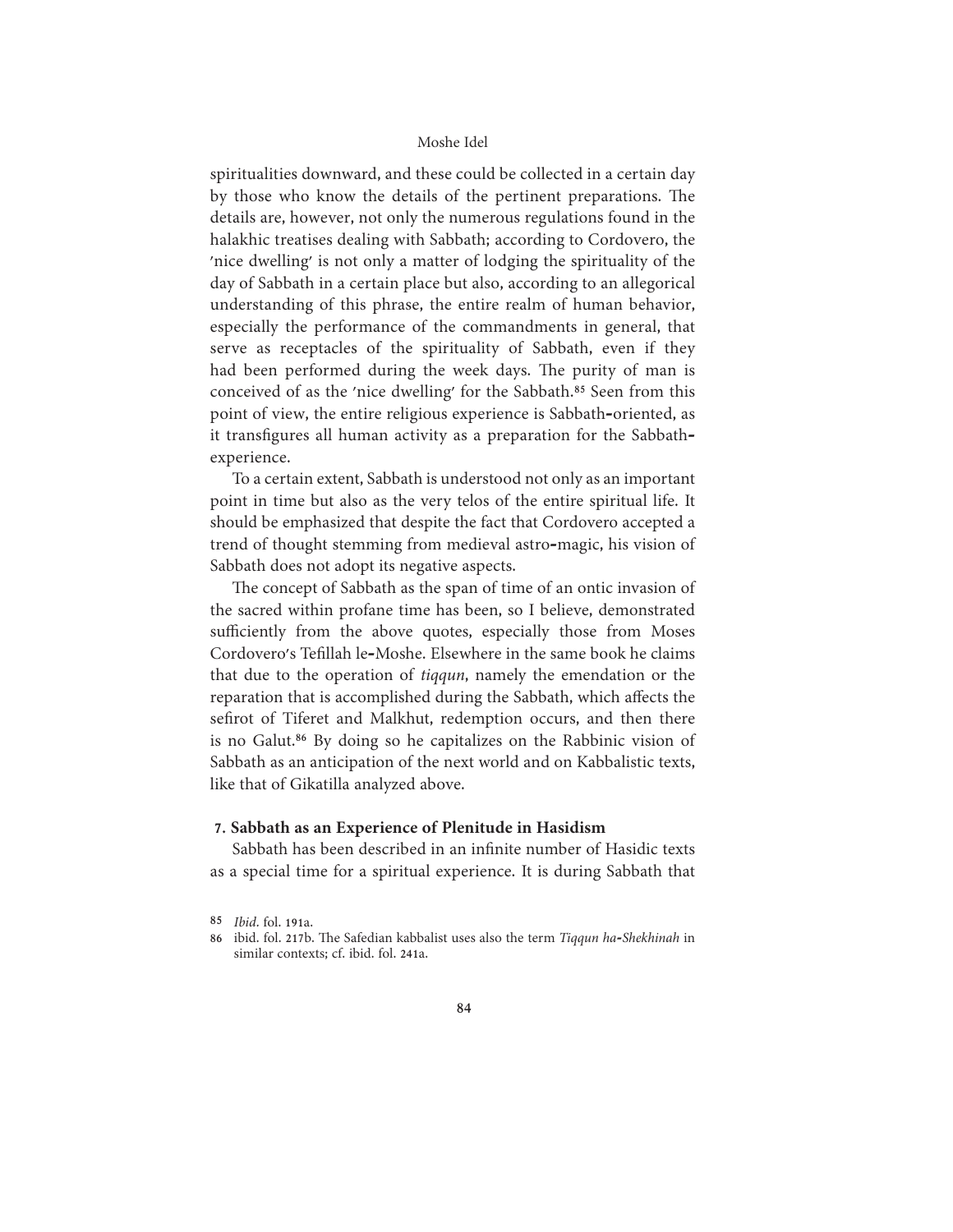the formative activities of the Hasidic rabbis took place: the sermons delivered to their followers in the afternoon, an institution that generated many of the Hasidic writings, which are basically sermons delivered in Yiddish. I shall adduce in this chapter some few examples which, I hope, are representative.

R. Levi Yitzhaq of Berditchev, a leading figure in Hasidism at the end of the 18th century, explains in his Qedushat Levi that "Despite the fact that man is dwelling here below, on earth, by the virtue of his deeds he merits to walk all his days in the supernal worlds, especially during the Holy Sabbath, because the holiness of Sabbath is so great that man cleaves to the supernal holiness. Thus we find that man returns to his root during Sabbath....During Sabbath man returns to the supernal worlds in his thought, out of the great luminosity and holiness of Sabbath".<sup>87</sup>

This is the quintessential time for returning to the spiritual source, by an imaginative walk into the supernal worlds, which is at the same time a return to the source of his soul. There can be no doubt that the understanding of Sabbath as the time of return is inspired by the Neoplatonic vision of spirituality as return, since according to this type of thought, the primordial is the highest and the more spiritual. Sabbath is described, by a false etymology, as representing by its very root, the return to the source, which represents an experience of *devequt*, mystical cleaving of the soul to her source. However, the basic assumption that underlies the passage is not exhausted by Neoplatonic view.

The ascent is not an ontic one, despite the mentioning of the supernal worlds, but an imaginary one. Cleaving is possible because holiness permeates the entire cosmos during Sabbath, and is available to someone who divests himself from his material preoccupations. This immanence of Sabbath is reminiscent of the motifs of immanence we discussed above.<sup>88</sup>

<sup>87</sup> Qedushat Levi (Jerusalem, 1993), Bereshit, fol. 5a. This is a good example of what Ginsburg called "the plurality of lives". See the kabbalistic texts and literature adduced by him in The Sabbath in Classical Kabbalah, n. 1 above, pp. 165-166 note 171.

<sup>88</sup> See end of section 3.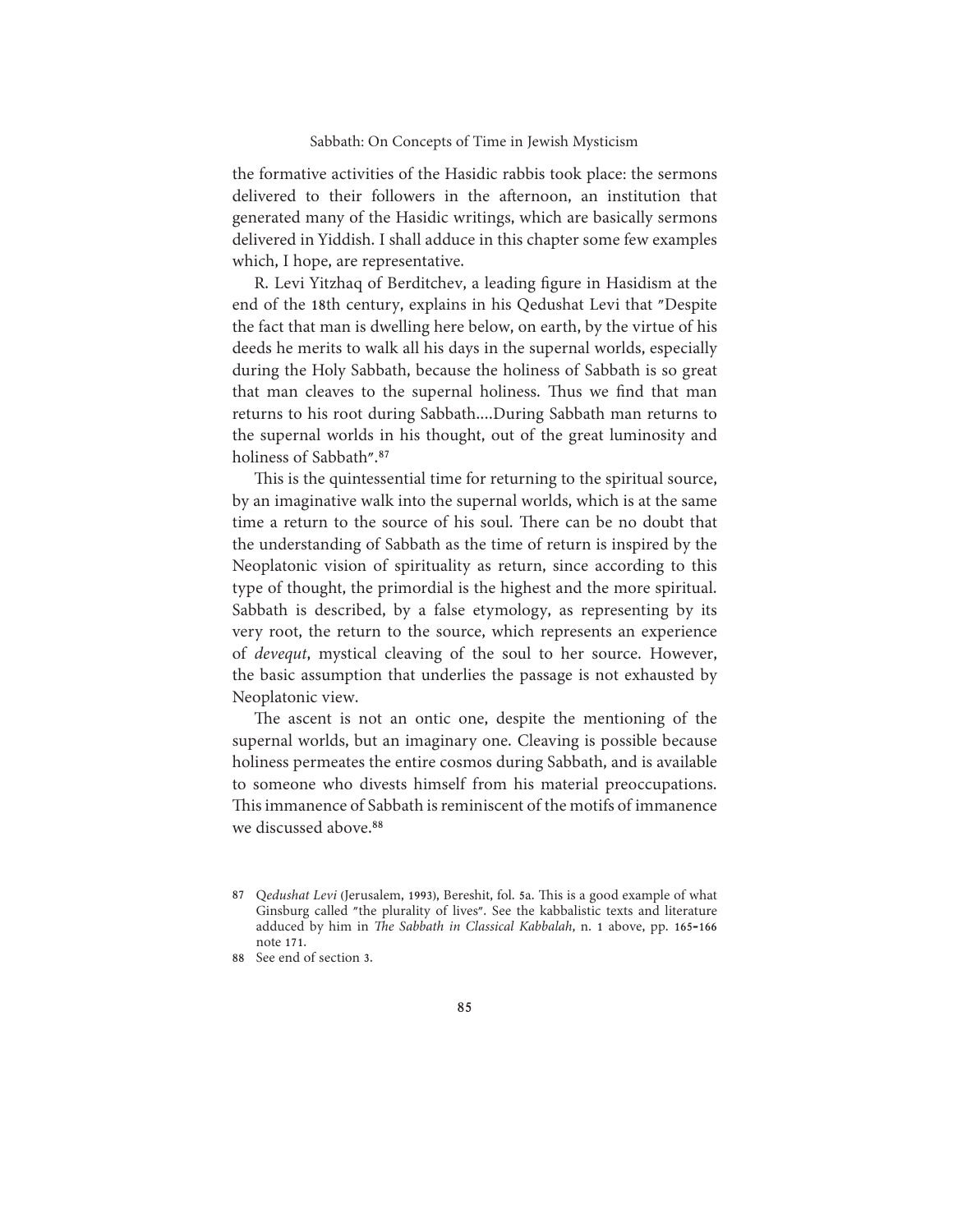Let me bring some more examples for this approach in 18th and 19th centuries Polish Hasidism. According to R. Menahem Nahum of Chernobyl, every Sabbath, during the recitation of the collective response to the Kedushah Benediction of the Mussaf, the prayer that starts with the word Keter, "all the souls of Israel, even those found on a lower rank, ascend (on high) if they are linking themselves to the righteous, and integrating themselves with them; then they ascend with the righteous upwards, because then the righteous, together with the holy parts in the souls of the Israelites, are approaching the high, just as in the (moment of the) act of creation, before the sin, when the souls were integrated on the highest rank, into Adam, as it is written<sup>89</sup> 'Adam extended from the beginning of the world to its end".90

Sabbath is the temporal framework which allows the transcendence of the time of the fallen creation in order to reach the prelapsic perfection. The righteous comprise the souls of those members of their congregation who pray and then elevate them to the state of the pure souls contained in Adam before his sin.

Let me explore in this context the view of a mid-19th century influential commentary on the Pentateuch, Sefer Ma'or va-Shemesh authored by R. Qalonimus Qalman ha-Levi Epstein of Cracow. Unlike the prior quote, which envisions the transcendence of time as a return to the origin, the following passage points to the possibility of transcendence by a certain form of anticipation of the temporal eschaton: "The coming of the Messiah will be when<sup>91</sup> the (sefirah of) Malkhut will ascend to (the configuration of) 'Attiqa' Qaddisha' and the Tzaddigim will drawn then the influx from the Supernal Constellation<sup>92</sup> from the 'thirteen emendations of the Supernal

- 90 Me'or 'Einayyim, n. 57 above, p. 149.
- 91 The Hebrew formulation is not so clear: Yehieh zeh she-ta'aleh.
- 92 Mazzal 'Elyon. This is a classical symbol for the sefirah of Keter.

<sup>89</sup> BT Hagigah, 12a.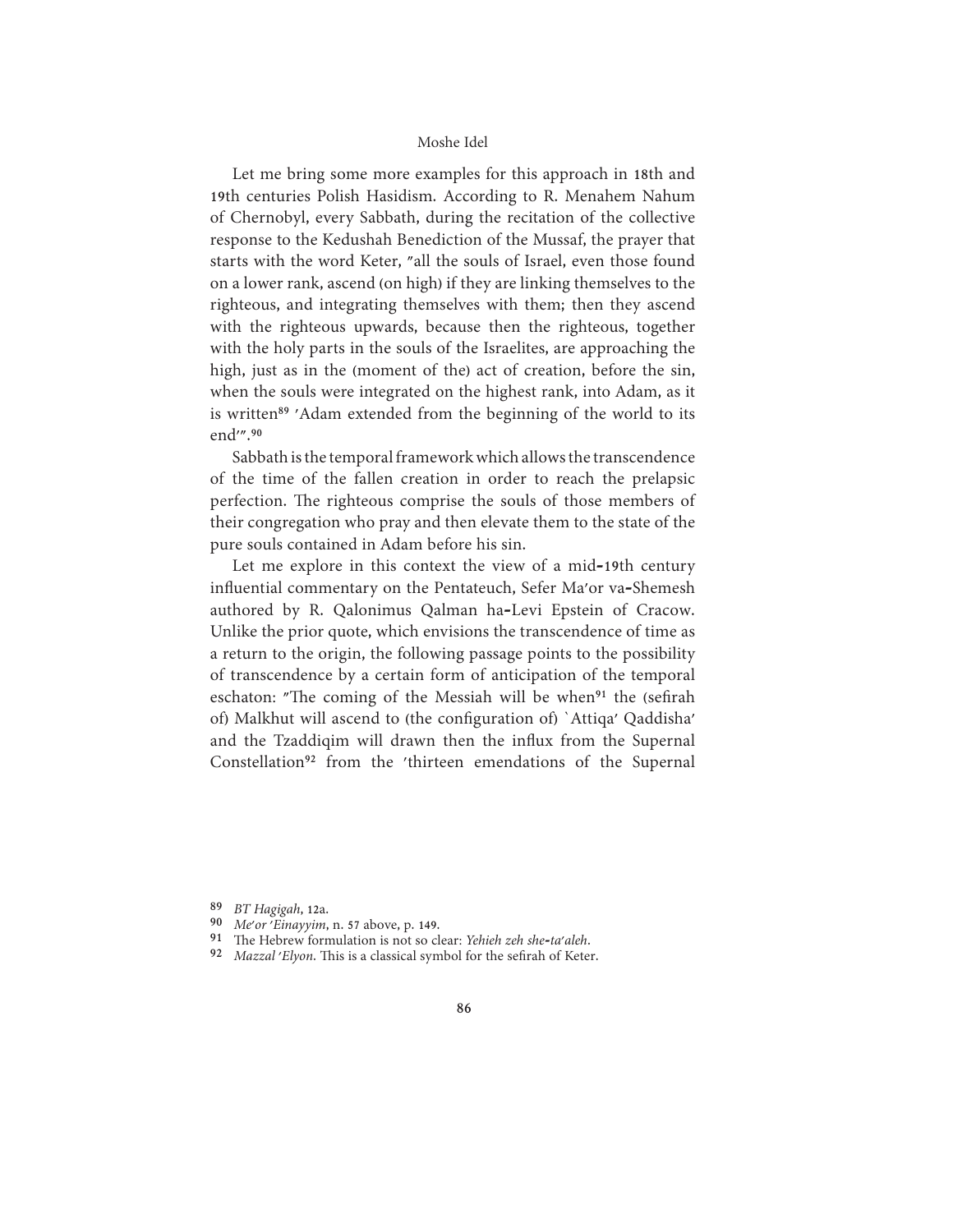Beard'<sup>93</sup> to Malkhut, and therefrom to Knesset Israel.<sup>94</sup> Behold that on every Sabbath there is a resemblance of this (process) that the Tzaddiqim are drawing down the influx from 'Attiqa' Qaddisha', from the Supernal Constellation... to Knesset Israel... in each and every Sabbath it is done in this way that the Tzaddigim cause the ascent of Malkhut to 'Attiqa' Qaddisha' and draw down the influx from there to Knesset Israel".95

We witness here a combination of theurgical activities, the elevation of Malkhut to the highest level of the sefirotic world, and the drawing down of the influx upon the last sefirah. Then the influx is drawn onto a lower divine entity described here as Knesset Israel. If this last term is understood in technical sefirotic terms, which is less plausible in a context where Malkhut is explicitly mentioned, then we have a third theurgical operation.

However, if this term is understood to point to the community of Israel here below, I would describe this phase as magical, as it addresses also the material welfare of men in the mundane world. By interpreting of this text as a combined theurgical operation, or a theurgical-magical one, it is described as representing the descent of the Messiah. However, what concerns me for the point under discussion in this chapter, is the fact that the descent of the Messiah is not conceived of as a mystery of the remote future, but an operation that recurs each and every Sabbath. This point is of paramount

- 93 This is another symbol for the first *sefirah*, both in the book of the Zohar and in R. Joseph Gikatilla. This Hasidic master resorts numerous times in his book to these two terms for designating the source of the influx to be drawn down.
- 94 In theosophical Kabbalah this term represents the last sefirah, but here it seems that such a reading is implausible. Compare to a similar passage ibid. pp. 120, 132-133, 360, and especially pp. 121, 134, 136, 143, where the drawing down of the influxes and blessing upon the four worlds, i.e., also on the mundane world, is mentioned. See, however, ibid. p. 483, where a more theosophical reading is plausible. On the basis of the discussion on p. 122, there is a possible reference to both the supernal and lower Knesset Israel. I suspect, on the basis of a discussion found in this book, p. 139, that there was a certain affinity between two different words, Mashiyah and Meshikhah, the drawing down, which was due to their similarity when pronounced.
- 95 Ma'or va-Shemesh (Jerusalem, 1992), I p. 103. On the Shabbath and the drawing down of spirituality and vitality, see R. Abraham Yehoshua Heschel, 'Ohev Yisra'el, note 54, above, pp. 107-108.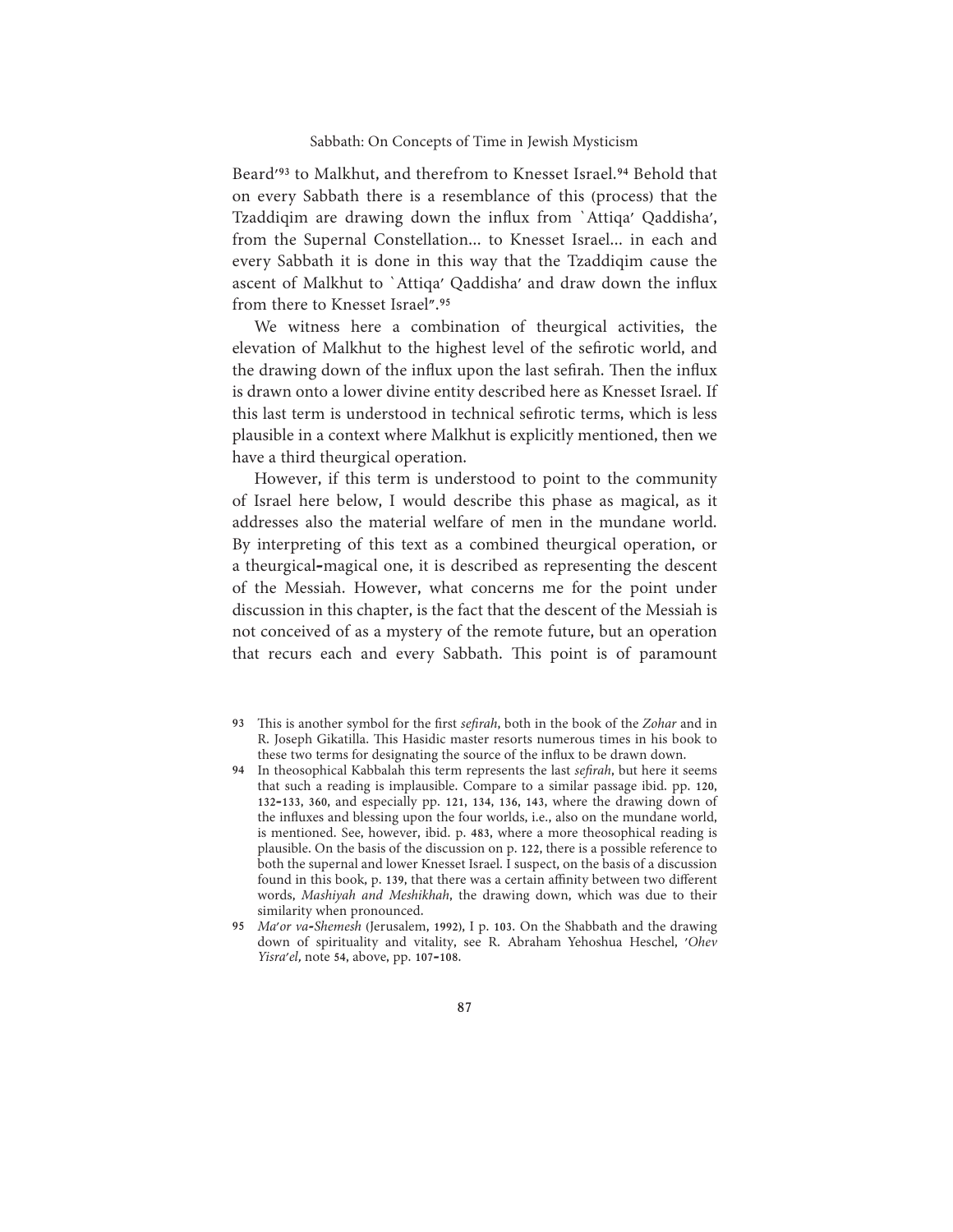importance because it expresses the possibility that Hasidic masters, and also some of the Kabbalists, could experience what they conceived of as the Sabbath as anticipating the messianic time, both from the point of view of the ascent to the highest divine level, namely the mystical vector, and as able to bring down the influx that ensures material success, which I described as magical model.<sup>96</sup> The drawing down may also ensure, however, a more general feeling of a direct divine presence, though the way of achieving it may include magical practices. According to R. Menahem Mendel of Kosov Sabbath is, following the Zohar,<sup>97</sup> the name of God.

According to another principle, recurrent in Hasidism, the vitality and the soul of man are connected to his name.<sup>98</sup> Thus, when someone calls a sleeping man, he reacts immediately. On the base of those two assumptions, by calling Sabbath, someone is causing the descend of the divine vitality from above. The Hasidic master recommends therefore reciting the name Sabbath several time during that day.<sup>99</sup> What seems to me important in this discussion is the assumption that an experience of the divine is easily available on this day by resorting to the recitation of its name.

# 8. Concluding Remarks

I would like to reiterate my proposal to understand the way in which this experience of *plenitude* of the Sabbath was understood by the Jewish mystics mentioned above. It is their belief in an ontology that relates special moments of time to divine hypostases that underlies the possibility of experience. The assumption that God extends his presence here below, or the possibility of the mystic to reach the divine hypostases, are less connected to the nature of the units of time and their sanctifications, as with the possibility of the individuals to transcend the ordinary experience. According to the theories of A.Y. Heschel and A. Green concerning the Sabbath it is

<sup>96</sup> Idel, Hasidism, pp. 65-81.

<sup>97</sup> II, fol. 88b. See note 4 above.

<sup>98</sup> See the passage adduced in the name of the Besht by his disciple R. Jacob of Polonoye, Toledot Ya'aqov Yosef (Koretz, 1780), fol. 37d.

<sup>99 &#</sup>x27;Ahavat Shalom, see note 74 above, p. 28. See also a partial parallel ibid. p. 87.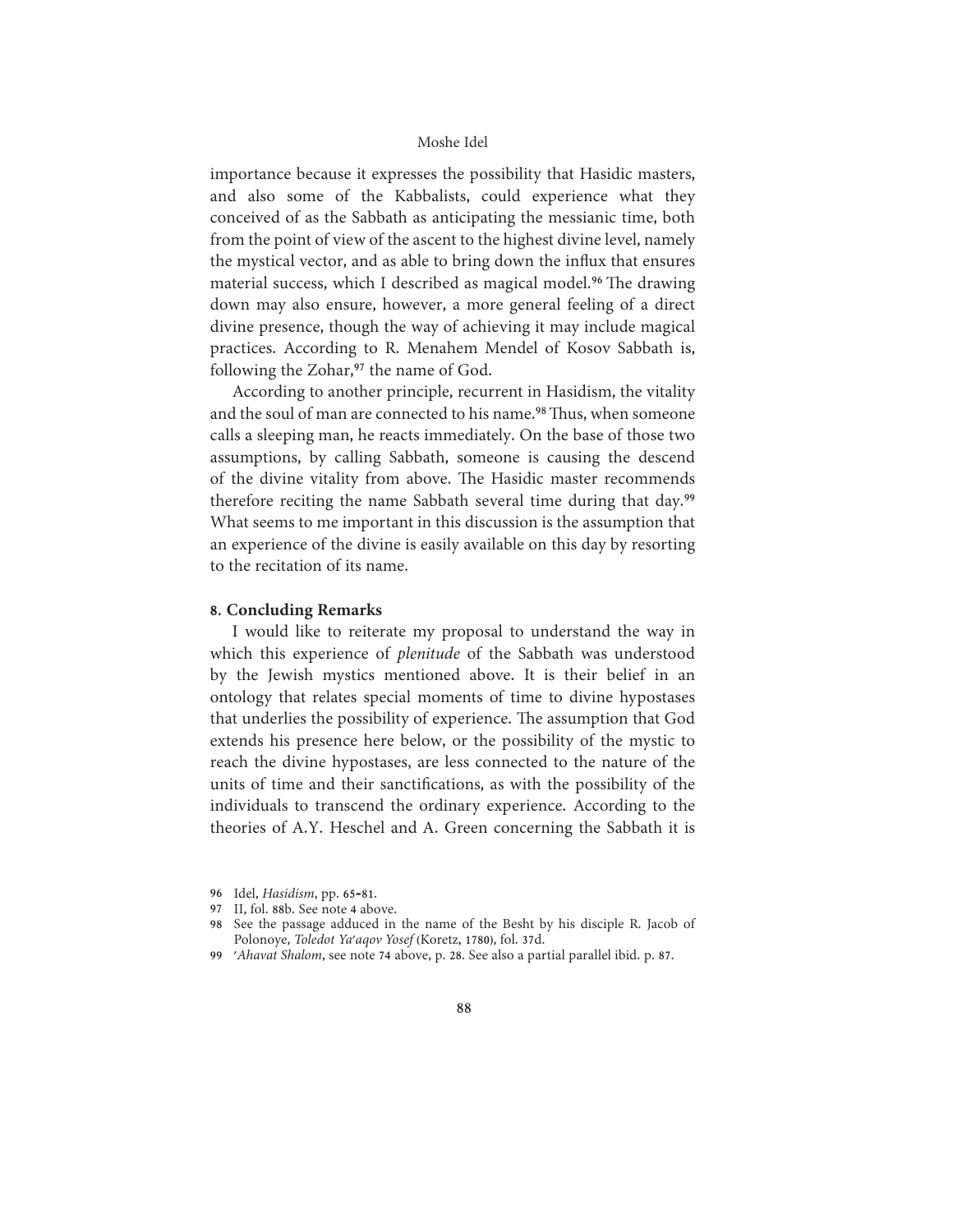a construction in time which substitutes for the material Temple and so a sacred time moves to the centre in lieu of a destroyed sacred place.<sup>100</sup> This view may be correct in general in post-biblical Judaism, but I wonder if this explains the mechanism of sources similar to those mentioned above.

I would say that the sefirotic realm is the structure that informed the new meanings of both time and space, because in the symbolic interpretations of both time - and place-units depend, to a great extent, on the nature of the divine hypostases.

It is the power of the imaginaire characteristic of the sort of Kabbalah that constructed the ten sefirot structure, that may teach us something about the way some mystics envisioned their experiences of Sabbath. Reification of time, part of a much more widespread process of reifying many concepts in Judaism by the theosophical-theurgical Kabbalah, impacted also the Sabbath: it become a woman, a representative of the last sefirah, an entity that can be met. In one of the above discussions we had seen how time had been connected back to place, as Cordovero's discussion of the 'nice dwelling' to be prepared for the arrival of the emanation called Sabbath shows. In other terms while the pre-Kabbalistic concepts of Sabbath had a conspicuous propensity for an experience here, on the mundane plane, in Kabbalah the propensity is for various ways in which other kinds of order intrude in the mundane one. The creation of a strong metaphysics, of a supernatural realm that governs the lower world continuously and in accordance to some recognizable laws, affected dramatically the forms of experience that populate Kabbalistic literatures. By elevating the concepts of time and space to another hypostatic level, the difference between them is somehow obfuscated. This is also the case when a strong emphasis on the inner experience is conspicuous; the strong allegorical interpretations, like the strong ontological one, weaken the difference between categories of time and space. In the later case, these categories were understood as projections of inner experiences.

<sup>100</sup> See note 74 above, p. 28. See also a partial parallel ibid. p. 87.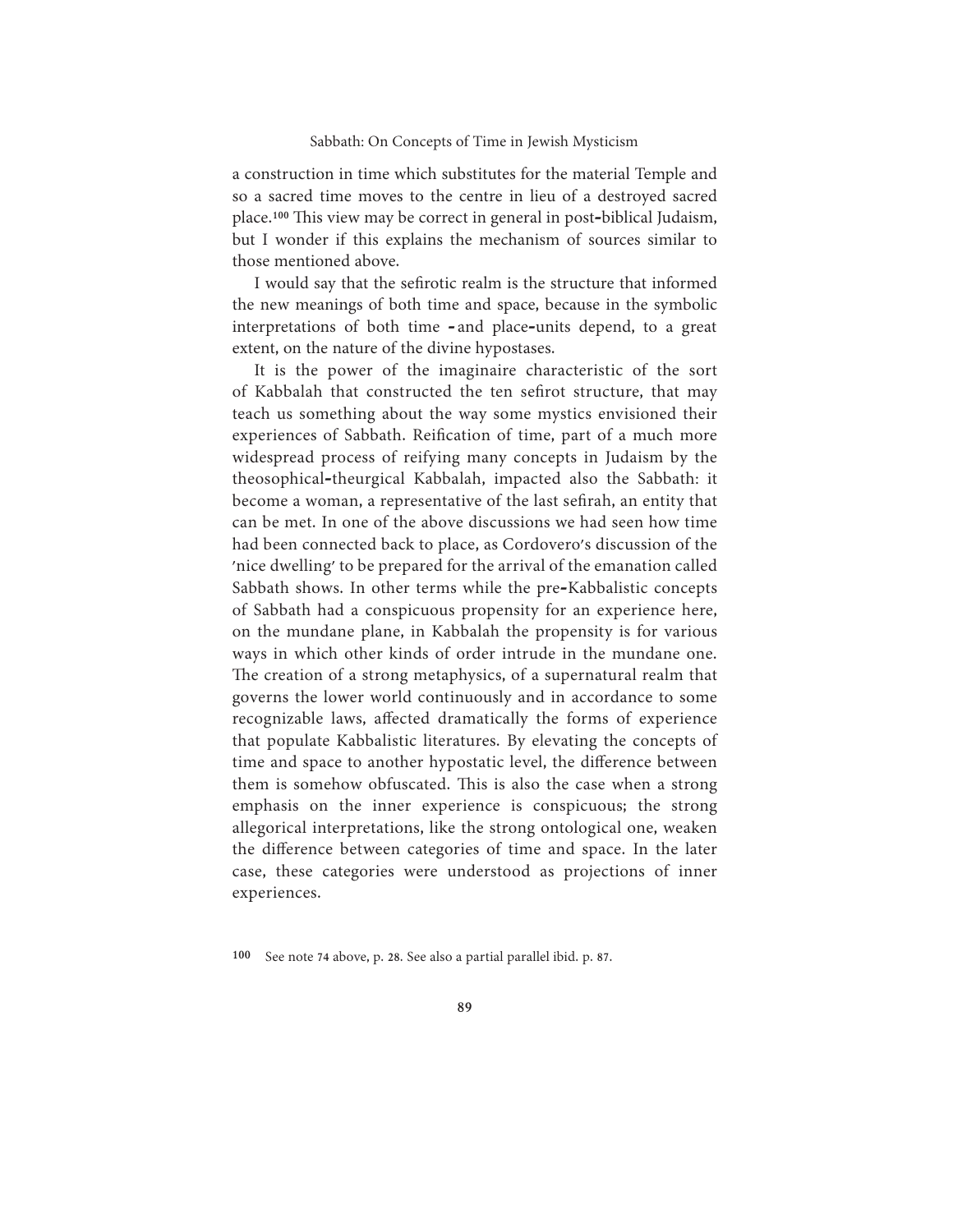As seen above, especially in Hasidism but not less in Abraham Abulafia and in the early Joseph Gikatilla, Sabbath represents the time of or the allegory for attaining an experience of bliss, expressed sometimes in terms of the World-to-Come or the messianic world. As I already mentioned, these terms stand for some forms of plenitude of experience, which were conceived of by those Jewish mystics as attainable in the world, before the advent of the Messiah. Sabbath as understood in these authors expresses a confidence is the possibility and the immediately availability of a type of the perfect experiences of beatitude. Therefore, the strong emphasis laid by scholars upon the apocalyptic type of messianism, namely upon the emergence of a totally different world as a precondition for the dramatic improvement of a fallen world now in exile, does not hold in these cases. Those Kabbalists assumed that their experience of Sabbath is far from being a 'life in deferment' - to use Scholem's term<sup>101</sup> - but a time in which someone may achieve an experience of perfection. As S. Talmon has appropriately formulated it, in a slightly different context, one concerned with the biblical concept of redemption: "The concrete fabric of the expectation of redemption places upon the People of the Bible a responsibility for forming the future which grows out of their responsibility for forming their present...each person is called upon to help bring about the realization of the 'time of redemption' in history. Human obedience to divine command is expected to lead to a transformation of the world, not to bring about a world revolution".<sup>102</sup>

This perfection depends upon the resort to the ritual, to mystical and magical techniques, as described above, whose efficacy was conceived of as crucial for triggering those experiences. It is paramount to draw attention to the diversity of sources which affected the concepts of Sabbath discussed above. Astrology, philosophy, magic should be studied in order to be able to understand the different models which underlie the various Kabbalistic and Hasidic sources. On the basis

<sup>101</sup> The Messianic Idea in Judaism (Schocken Books, New York, 1972), pp. 7, 35.

<sup>102</sup> King, Cult and Calendar in Ancient Israel (The Magnes Press, Jerusalem, 1986), p. 162.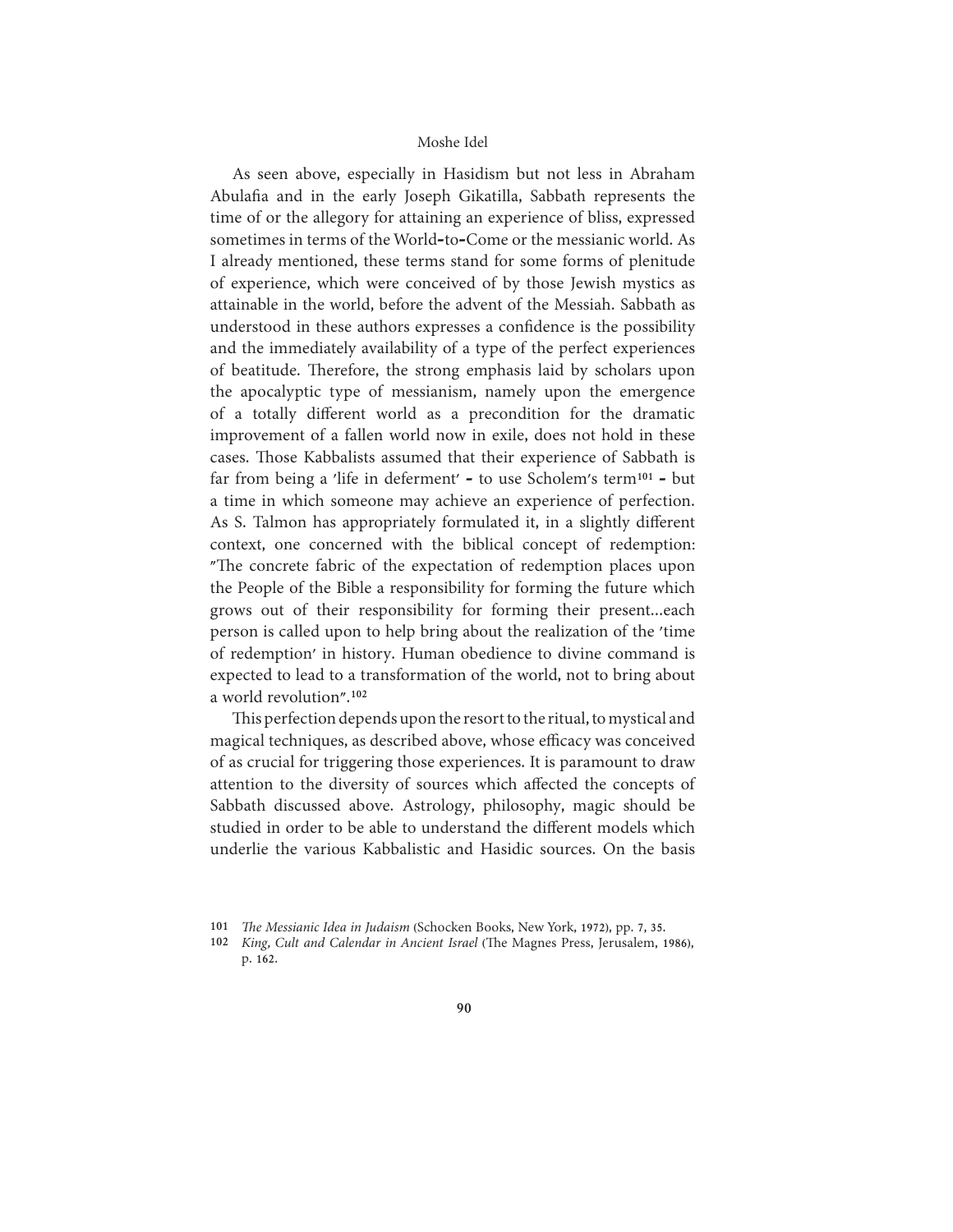of the above analyses, as well as many others,<sup>103</sup> Jewish mysticism should be seen as much more open to a diversity of modes of thought, experiences and practices. Neoplatonism, Aristotelianism, astrology, astro-magic or theurgy, all contributed to the diversification of Kabbalistic thought including the concepts of Sabbath.

The question that may be asked after the above emphasis on the importance of the different models that informed the perceptions of Sabbath, is what is more dominant: the event, namely the keeping of the Sabbath, or its interpretation. To be sure: it is hard to ask such a question in a simple manner and I am not sure that even the formulation of the question is salient. In the absence of the authors we studied, may be that this is altogether a theoretical question. However, we may at least attempt at addressing it in another manner: the variety of approaches described above should not be harmonized too easily but allowed their independence. It is not a coherence of the explanations emerging from the applications of the models to the Sabbath that I seek but the possible implications of their existence altogether. Though diversity is to be allowed as a datum, the topics which attracted this diversified approach should be understood as the most important one for a certain culture. Different interpretations emerge when something is important, and thinkers are striving debating its meaning. This was for sure the case of Sabbath. If someone is in search for one comprehensive and coherent picture of Sabbath in Kabbalah, the theory of models as expounded above is not going to help. However, if finding the center gravity vitation is not the aim of the intellectual or spiritual interpretation, there is a certain cohesion based on the insistence of both Halakhic and speculative Jewish authors as to the importance of the experience of Sabbath. Like many other important topics in Jewish religion in search for elaborated interpretations, also

<sup>103</sup> See eg., M. Idel, "The Infant Experiment: The Search for the First Language," The Language of Adam, Die Sprache Adams, ed. A. P. Coudert, (Harrasowitz Verlag, Wiesbaden, 1999), pp. 57-81; idem, "Conceptualizations of Music in Jewish Mysticism," Enchanting Powers, Music in the World's Religions, ed. L. Sullivan, (Harvard University Press, Cambridge, Mass. 1997), pp. 159-188; idem, "The Contribution of Abraham Abulafia's Kabbalah to the Understanding of Jewish Mysticism," Gershom Scholem, Major Trends in Jewish Mysticism, 50 Years After eds. P. Schaefer and J. Dan (J.C. Mohr, Tuebingen, 1993), pp. 117-143.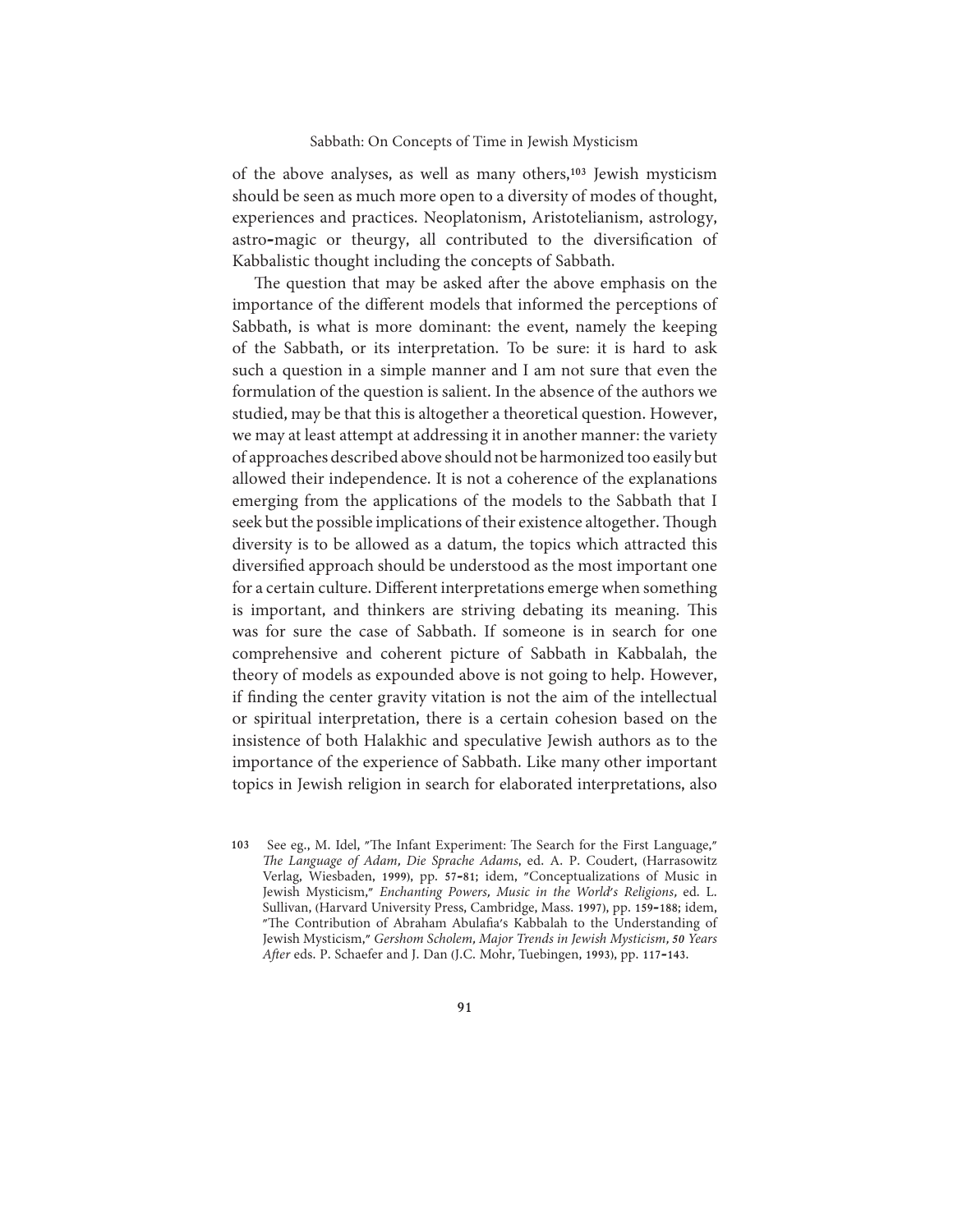the effort to produced Sabbath attracted the variety of models, some of them stemming from non-Jewish sources, which could allow the evaluation of the already existing behavior during the day, by means of new spiritual angles. The particularistic nature of Sabbath did not deter or prevent the introduction of ecstatic, magical and theurgical models, indifferent of their origins. Is this fascination with Sabbath able to teach a more general lesson beyond the confined Jewish universe? Is there a more basic psychological intuition that surfaces beyond the cultic dedication to the creation of islands of special time? I used several times above the term 'colored' in connection to time. Let me elaborate now more on this term. The homogenous time, or the monotonous continuity without variation, may open the possibility that a 'terror of monotonous time' may emerge and exercise a certain problem by diminishing the possibility of some forms of meaning. The construction of the two superstructures dealt with above: the astral and the sefirotic are not only a matter of a medieval natural science or of a specific theology. The two systems have, for the authors who formulated them, immediate implications on the structure of the mundane time. It is fragmented and made variegated, fraught with up and down, with fears and expectations, in other words times acquires qualities which destroy homogeneity.

However, this discontinuity does not entail an open-ended motion to infinities of possibilities, namely a completely heterogenous time. The relative small number of ruling powers, seven planets and the twelve-zodiac signs in astrology, and the ten sefirot in Kabbalah, ensures flexibility on the one hand, and repetition on the other.

This repetition creates the sequence between the ruling of the different power, or in other words, a repeatable pattern. The inner structure of the repeatable patterns certainly differ from each other. Therefore, the astrological pattern which ends with a conflagration, what I called in a similar context the downward vector, differs from a Kabbalistic pattern, which ascends toward redemption or a variety of messianic events. Therefore, without attempting to obfuscate the inner structures of the repeatable patterns, I would like to emphasize their importance.

Different from the monotonous on the one hand, and from the